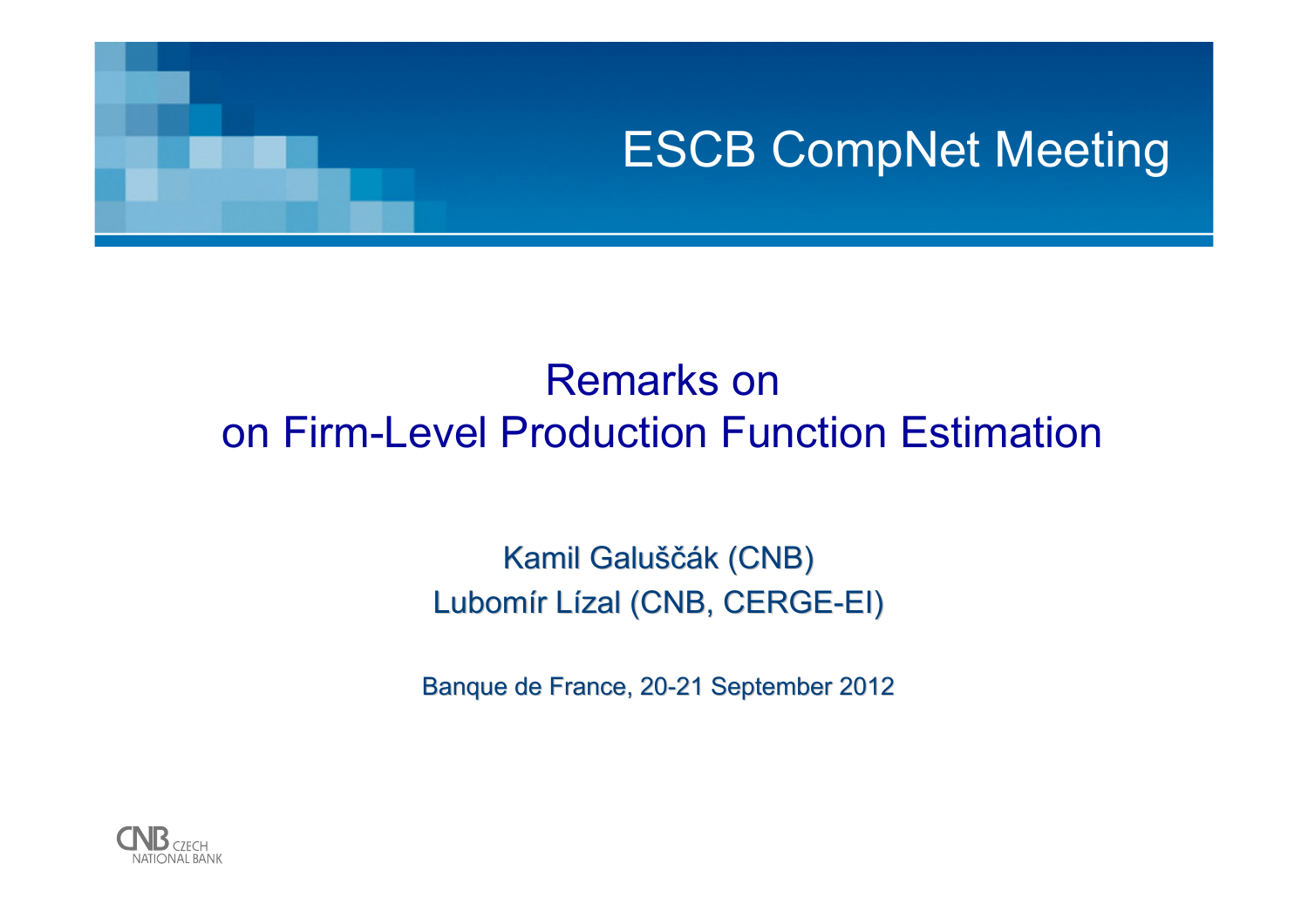

- • Levinsohn-Petrin (2003), Ackerberg et al. (2006) critique, Wooldridge (2009)
- •Correct for measurement error in capital
- •Stata code in Appendix (see also Amil Petrin's web page)
- •This presentation draws on Galuščák and Lízal, "The Impact of Capital Measurement Error Correction on Firm-Level Production Function Estimation," mimeo; the previous version published as CNB WP 9/2011

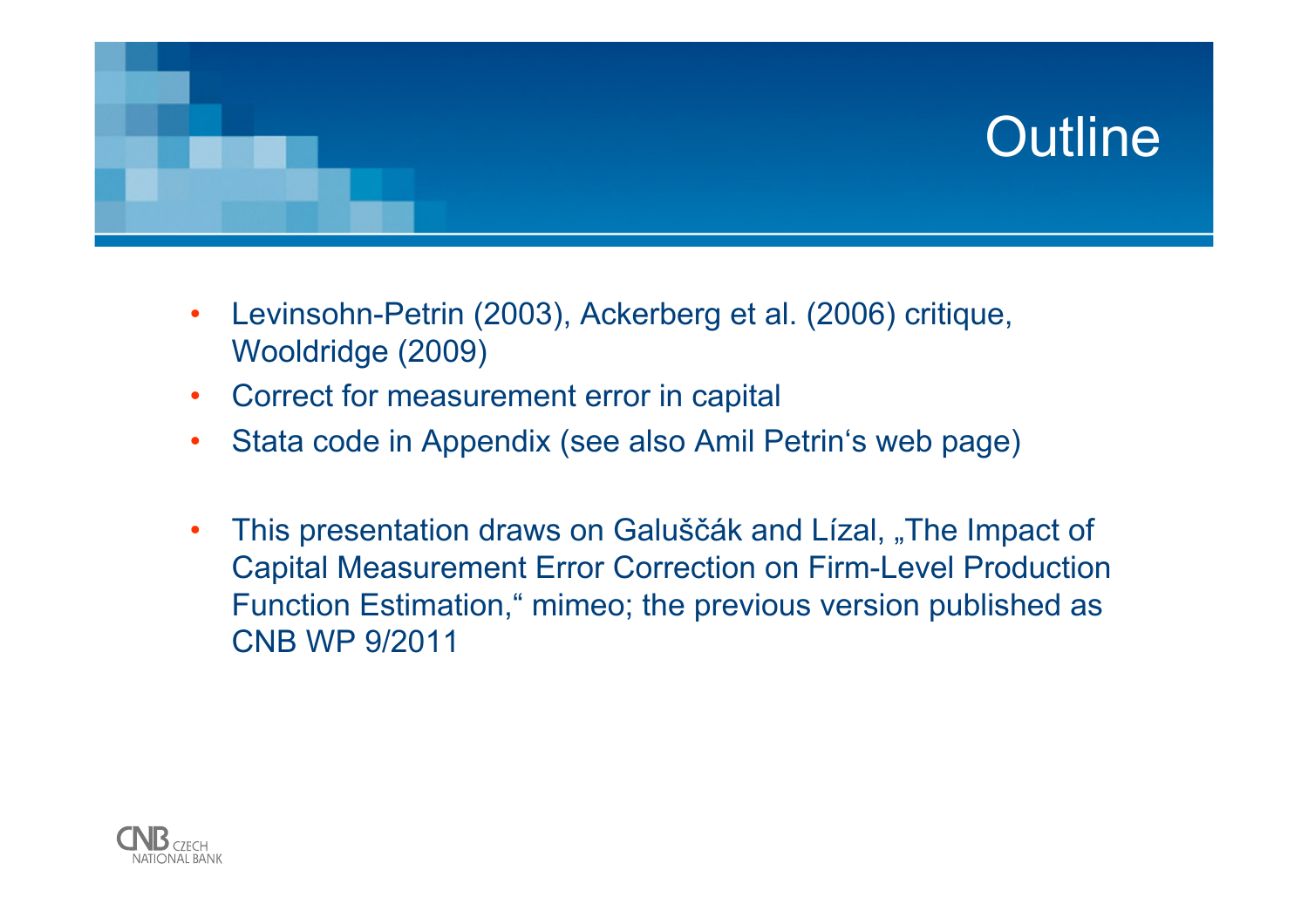# Introduction I

- • Estimation of TFP and returns to scale depends on the first-stage correct identification of production functions
	- • Simultaneity bias caused by the relationship between unobserved productivity shocks and production inputs
	- • Measurement issues: the true stock of capital is difficult to measure
		- Perpetual investment method (depreciation rate and initial stock of capital are unknown)
		- Stock of fixed assets deflated by industry deflators
	- Gorodnichenko (2010): the large variation of input prices across firms does not allow for non-stochastic inversion of firm's input choice into firm's unobserved productivity

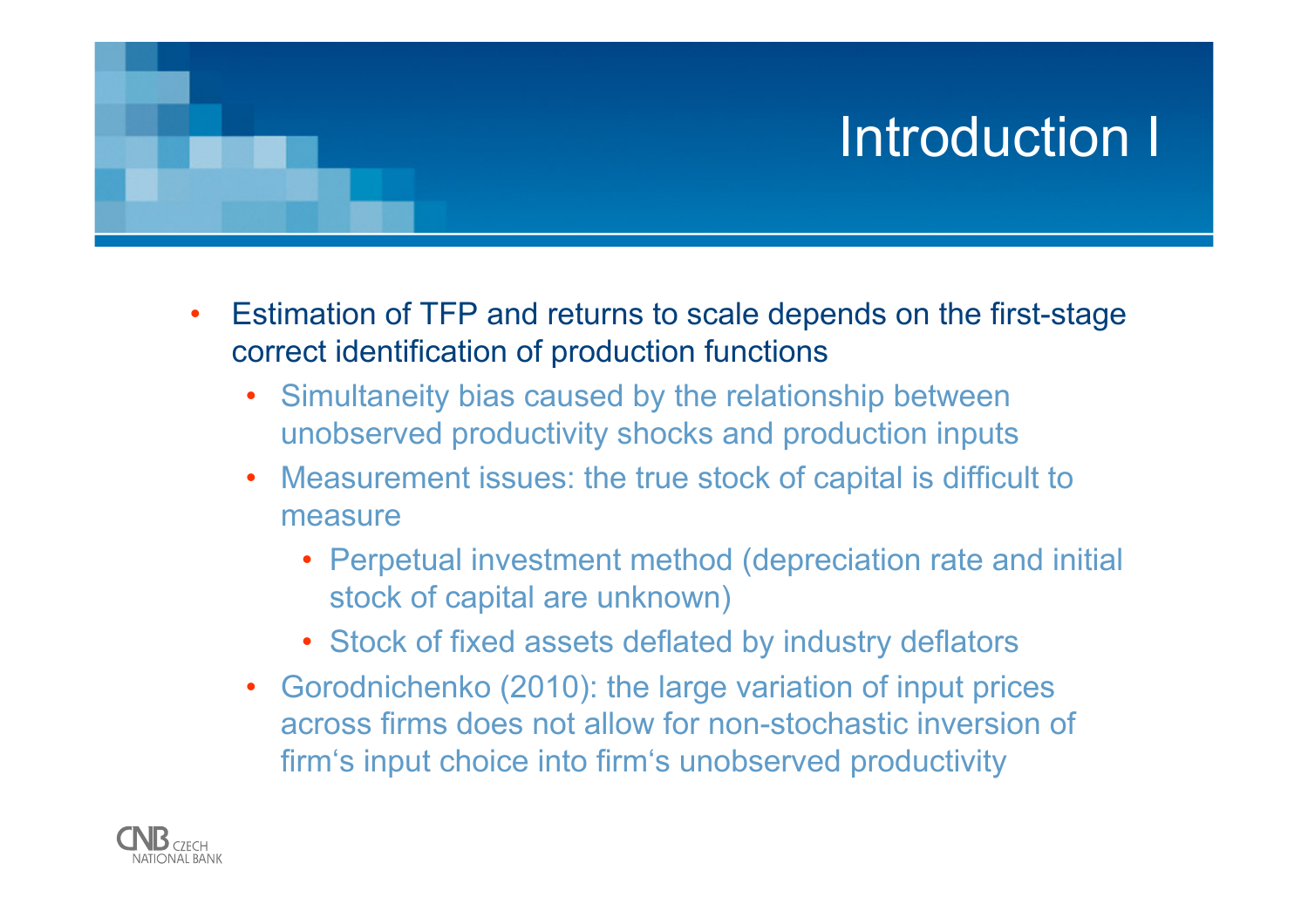# Introduction II

- • We correct for measurement error in capital in the estimation of production functions, using Czech manufacturing firm-level data merged with firm-level data on energy consumption in physical units
	- Wooldridge (2009), using instruments for capital
	- • Modify the Levinsohn and Petrin (2003) approach implemented in Stata to correct for the measurement error in capital
		- We generate predicted values of capital and use these predictions as the capital data input
		- We modify the non-parametric bootstrap used to obtain standard errors to account for the IV regression in the first stage
- • Correction for measurement error in capital yields sizeably higher coefficient estimates of capital; increasing returns to scale cannot be rejected

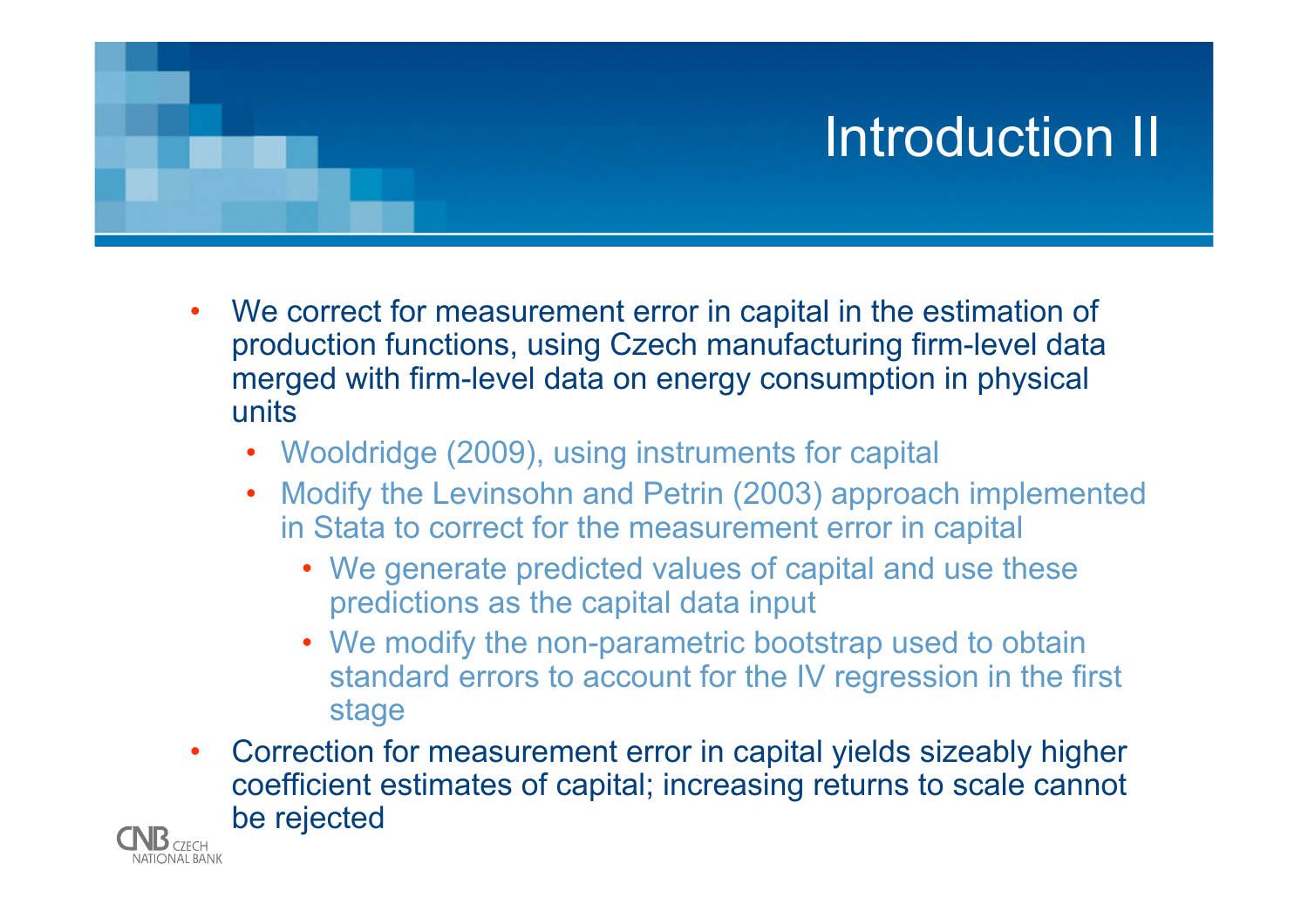# Estimation I

•Consider a Cobb-Douglas production function:

 $y'_{t} = \beta_0 + \beta_l l_t + \beta_k k_t + \omega_t + \varepsilon_t$ 

- ••  $y_t$  is log of output (value added or revenue),  $I_t$  is log of freely variable inputs (labour),  $\mathsf{k}_{\mathsf{t}}$  is log of quasi-fixed capital
- • The error term has two components: the unobserved productivity component  $\omega_{\rm t}$ , and an error term  $\bm{\epsilon}_{\rm t}$  uncorrelated with inputs
- ••  $\omega_t$  affects the choice of inputs, leading to simultaneity problem in the estimation
- • Levinsohn and Petrin (2003): two-step estimation using intermediate inputs as a proxy to invert out the unobserved productivity shock  $\omega_t$

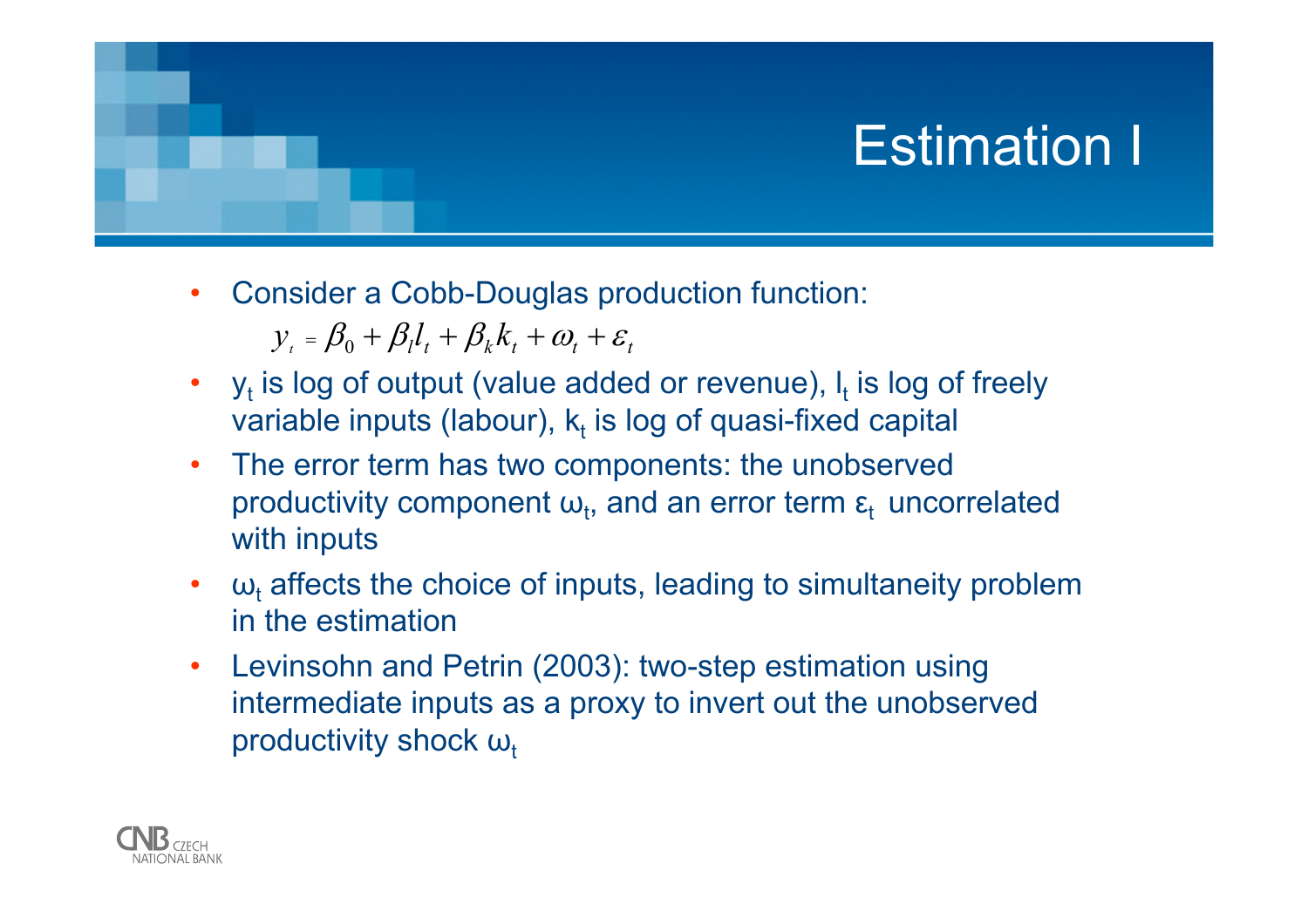# Estimation II

•Demand for the intermediate input:

$$
m_t = f_t(k_t, \omega_t)
$$

• Under mild assumptions about the firm's production technology, the demand function is monotonically increasing in  $\omega_t$ , allowing the inversion of the demand function:

$$
\omega_t = g_t(k_t, m_t)
$$

- The unobservable productivity term is a function of two observed inputs
- • Assume the productivity can be expressed as a first-order Markov process:

$$
\omega_{t} = E[\omega_{t} | \omega_{t-1}] + \xi_{t}
$$

where  $\xi_{\rm t}$  is uncorrelated with k<sub>t</sub>, but not necessarily with l<sub>t</sub>

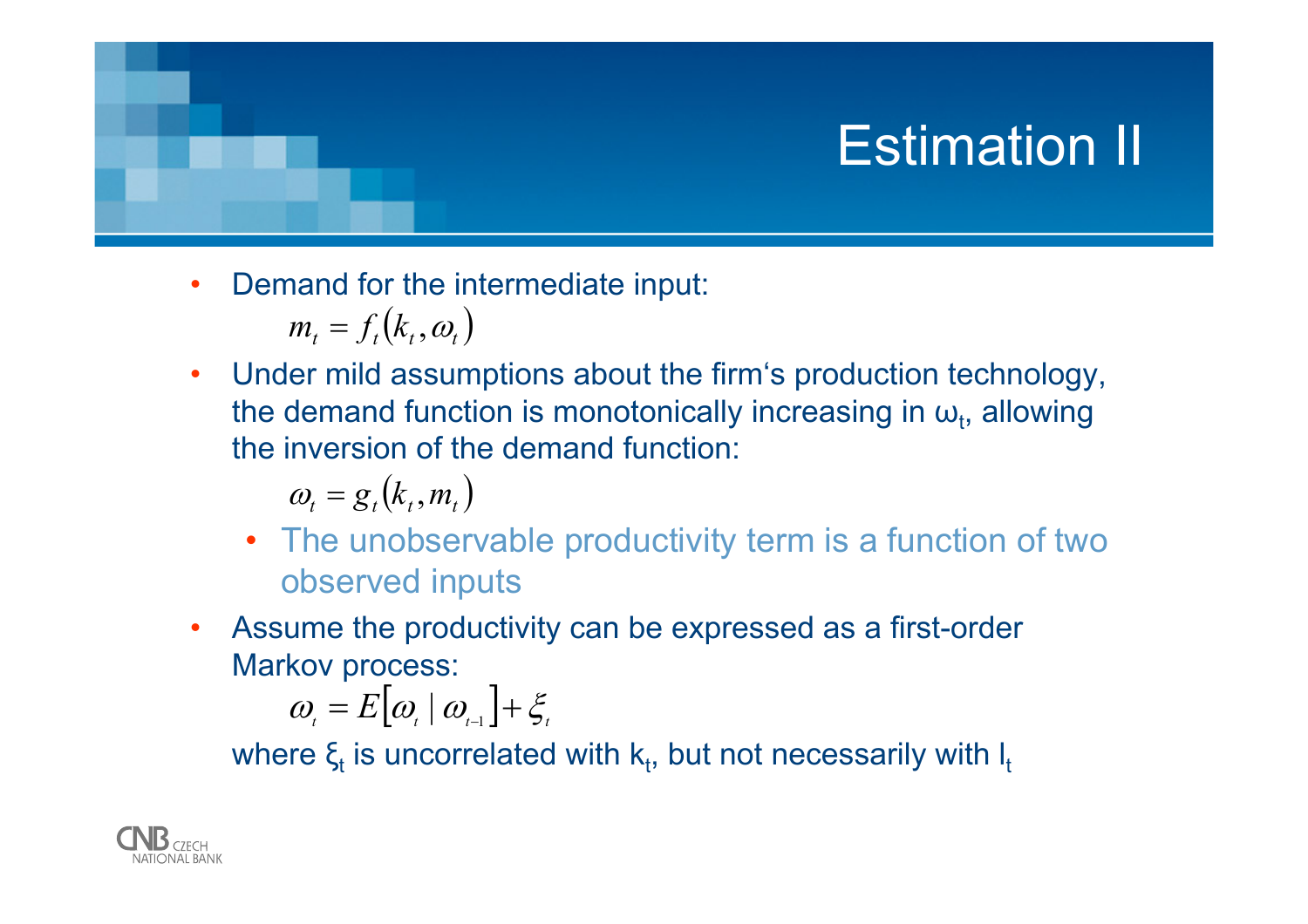# **Estimation III**

- • LP method is implemented in Stata (Poi, Petrin, and Levinsohn, 2004)
- •In the value added case:

 $y_t = \beta_1 l_t + \phi_t (k_t, m_t) + \varepsilon_t$  $y_t = \beta_0 + \beta_1 l_t + \beta_k k_t + \omega_t + \varepsilon_t$ 

where  $\phi_t(k_t, m_t) = \beta_0 + \beta_k k_t + g_t(k_t, m_t)$  $E(\varepsilon_{t} | l_{t}, k_{t}, m_{t}) = 0$ 

•• Substitute a third-order polynomial approximation in  $k_t$  and  $m_t$ in place of *Φt* and estimate *β<sup>l</sup>* using OLS; this completes the first stage of the LP routine

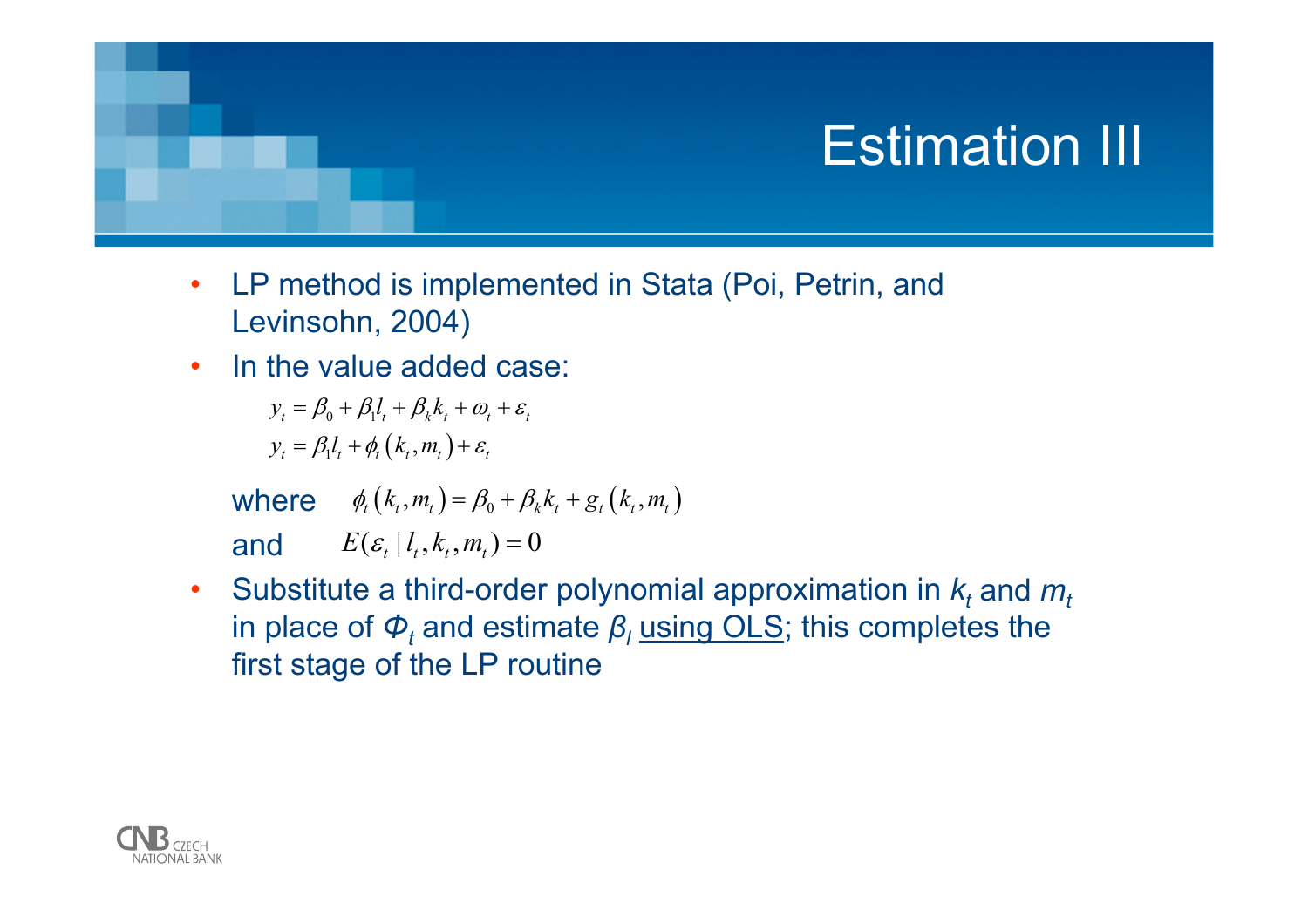# Estimation IV

- • $\cdot$  In the second stage, the coefficient  $\beta_k$  is identified
- •• Estimated values computed:  $\hat{\phi}_t = \hat{y}_t - \widehat{\beta}_l$  $\phi_t = y_t - \beta_l l_t$
- •• For a candidate value  $\beta_k^*$  calculate (up to a constant) a prediction:  $\overset{\frown }{\omega }_{\!\!\! i}=\hat{\phi}$  $\omega_t = \phi_t - \beta_k^* k_t$
- •• Consistent non-parametric approximation to  $E[\omega_{t} | \omega_{t-1}]$  is given by predicted values from regression:

$$
\hat{\omega}_t = \gamma_0 + \gamma_1 \hat{\omega}_{t-1} + \gamma_2 \hat{\omega}_{t-2} + \gamma_3 \hat{\omega}_{t-1} + \varepsilon_t
$$

which LP call  $\left. E\right[ \mathbf{\omega}_t \left| \mathbf{\omega}_{_{t-1}} \right]$ n $E|\,\mathit{\omega}_t\,|\,\mathit{\omega}_{_{t-1}}$ 

•The estimate of *β<sup>k</sup>* is defined as a solution to the minimization of

$$
\min_{\beta_k^*} \sum \left( y_t - \widehat{\beta}_l l_t - \beta_k^* k_t - E\left[ \widehat{\omega_t \mid \omega_{t-1}} \right] \right)^2
$$

• Bootstrap approach is used to construct standard errors for the estimates *βl* and *β<sup>k</sup>*

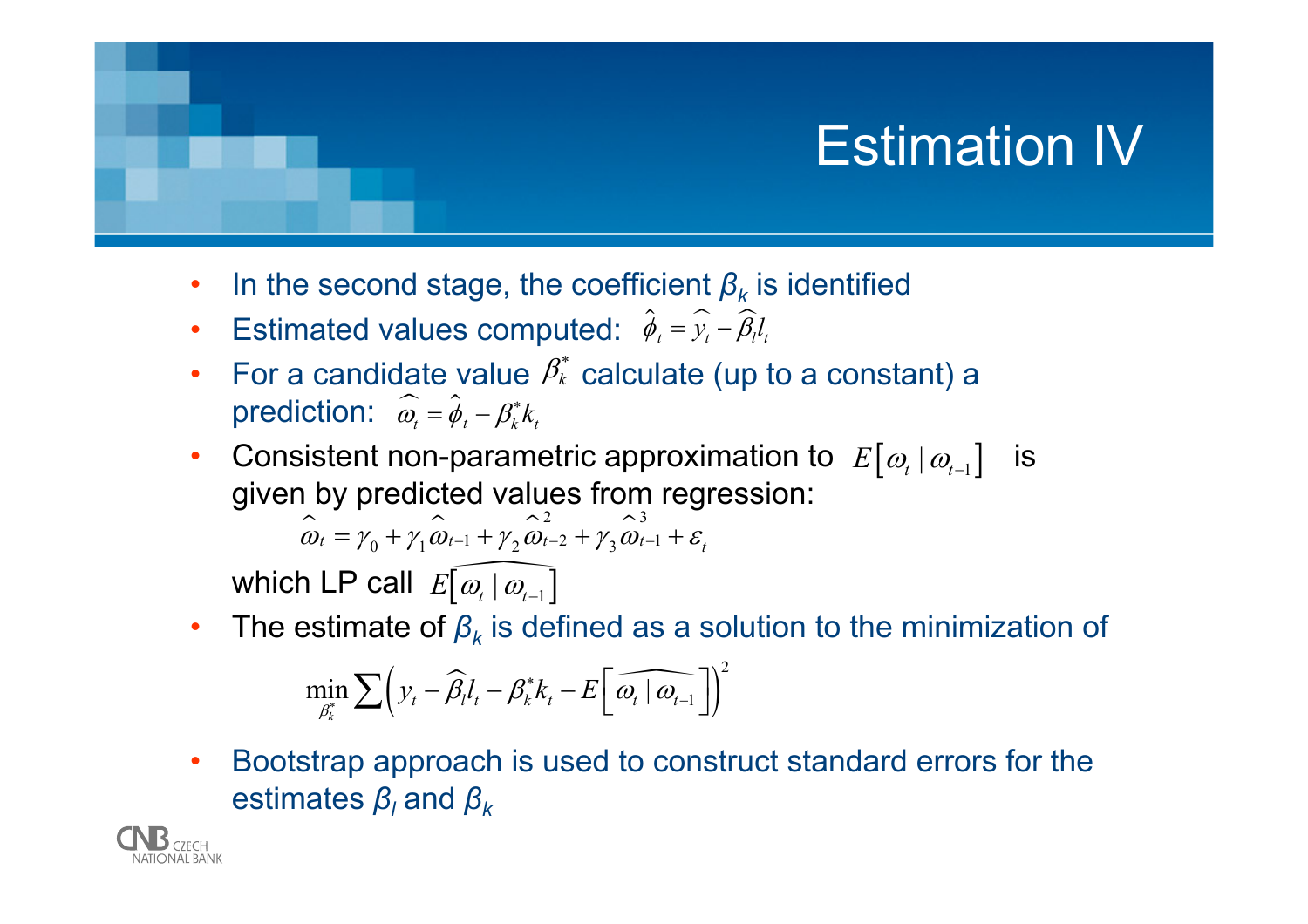# Estimation V

- •• LP assume that given  $k_t$ , the firm decides on  $l_t$  and then, given  $l_t$ , determines  $m_t$
- •• Ackerberg, Caves and Frazer (2006) show that  $l_t$  and  $m_t$  are chosen simultaneously so that *β<sup>l</sup>* is not identified in the first step
- •• Recall that  $m_t = f_t(k_t, \omega_t)$
- •• Since  $l_t$  is not in *f*, *it* may also be chosen as  $l_t = h_t(k_t, \omega_t)$
- •• While  $h_t$  is a different function than  $f_t$ , substituting yields  $l_t = h_t(k_t, g_t(k_t, m_t)) = i_t(k_t, m_t)$
- •This invalidates the identification of *β<sup>l</sup>* in the first step

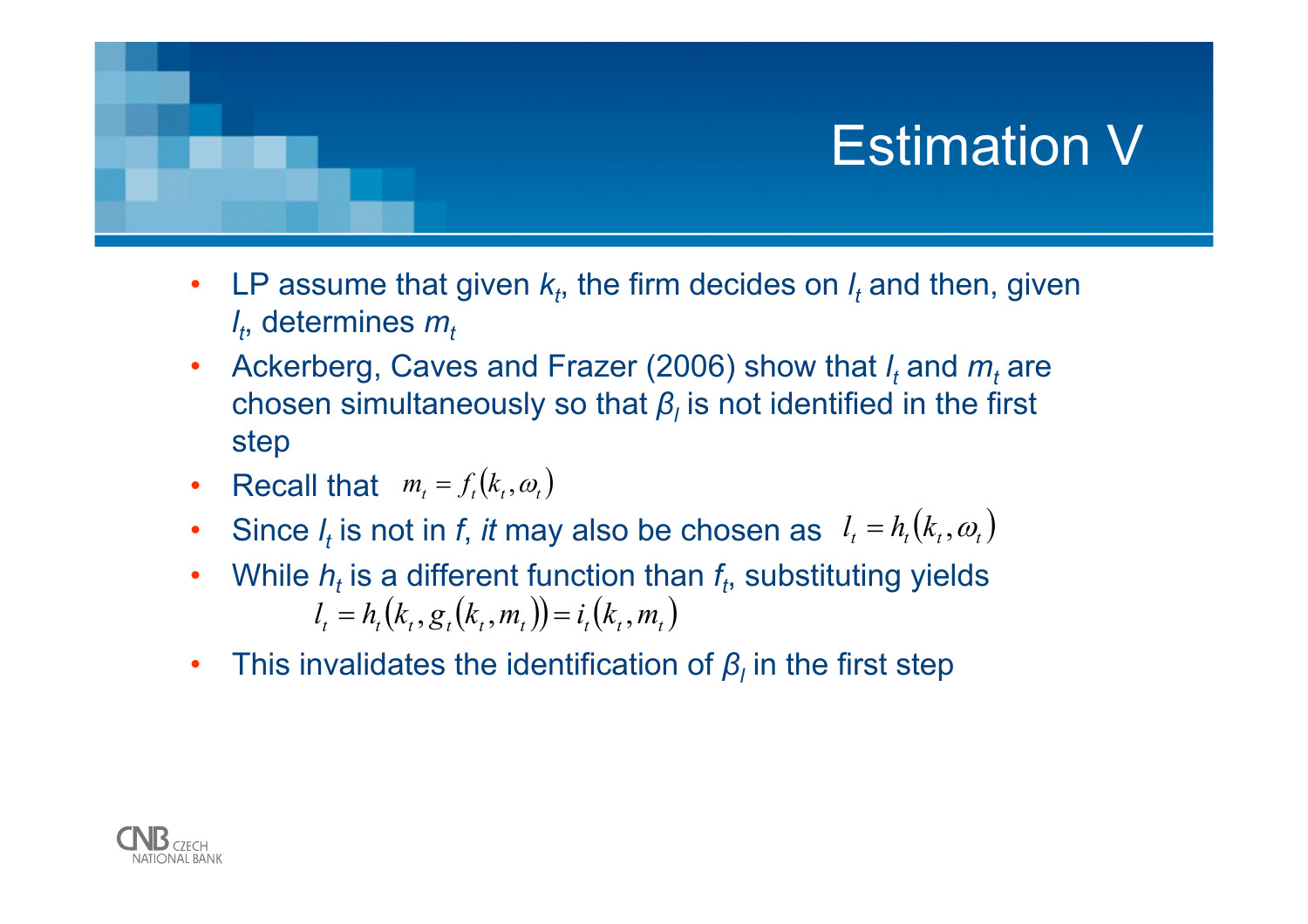# Estimation VI

- •Wooldridge (2009) proposes to estimate *β<sup>l</sup>* and *β<sup>k</sup>* together
- In  $y_i = \beta_0 + \beta_l l_t + \beta_k k_t + \omega_t + \varepsilon_t$
- •• Assume  $E(\varepsilon_t | l_t, k_t, m_t, l_{t-1}, k_{t-1}, m_{t-1},...,l_1, k_1, m_1) = 0$
- •Restrict the dynamics of productivity shocks

$$
E(\omega_t | k_t, l_{t-1}, k_{t-1}, m_{t-1}, \ldots) = E(\omega_t | \omega_{t-1}) = j(\omega_{t-1}) = j(g(k_{t-1}, m_{t-1}))
$$

•• Now we can write  $\omega_t = j(\omega_{t-1}) + a_t$ 

$$
E(a_t | k_t, l_{t-1}, k_{t-1}, m_{t-1}, \ldots) = 0
$$

- •• This means that variable inputs  $l_t$  and  $m_t$  are correlated with productivity innovations  $a_t$ , but  $k_t$ , and all past values of  $l_t$ ,  $k_t$ ,  $m_t$ (and functions of these) are uncorrelated with  $a_t$
- •Plugging into the production function yields

$$
y_{t} = \beta_{0} + \beta_{l} l_{t} + \beta_{k} k_{t} + j(g(k_{t-1}, m_{t-1})) + u_{t}
$$

where  $u_t = a_t + \varepsilon_t$  and  $E(u_t | k_t, l_{t-1}, k_{t-1}, m_{t-1}, ...) = 0$ 

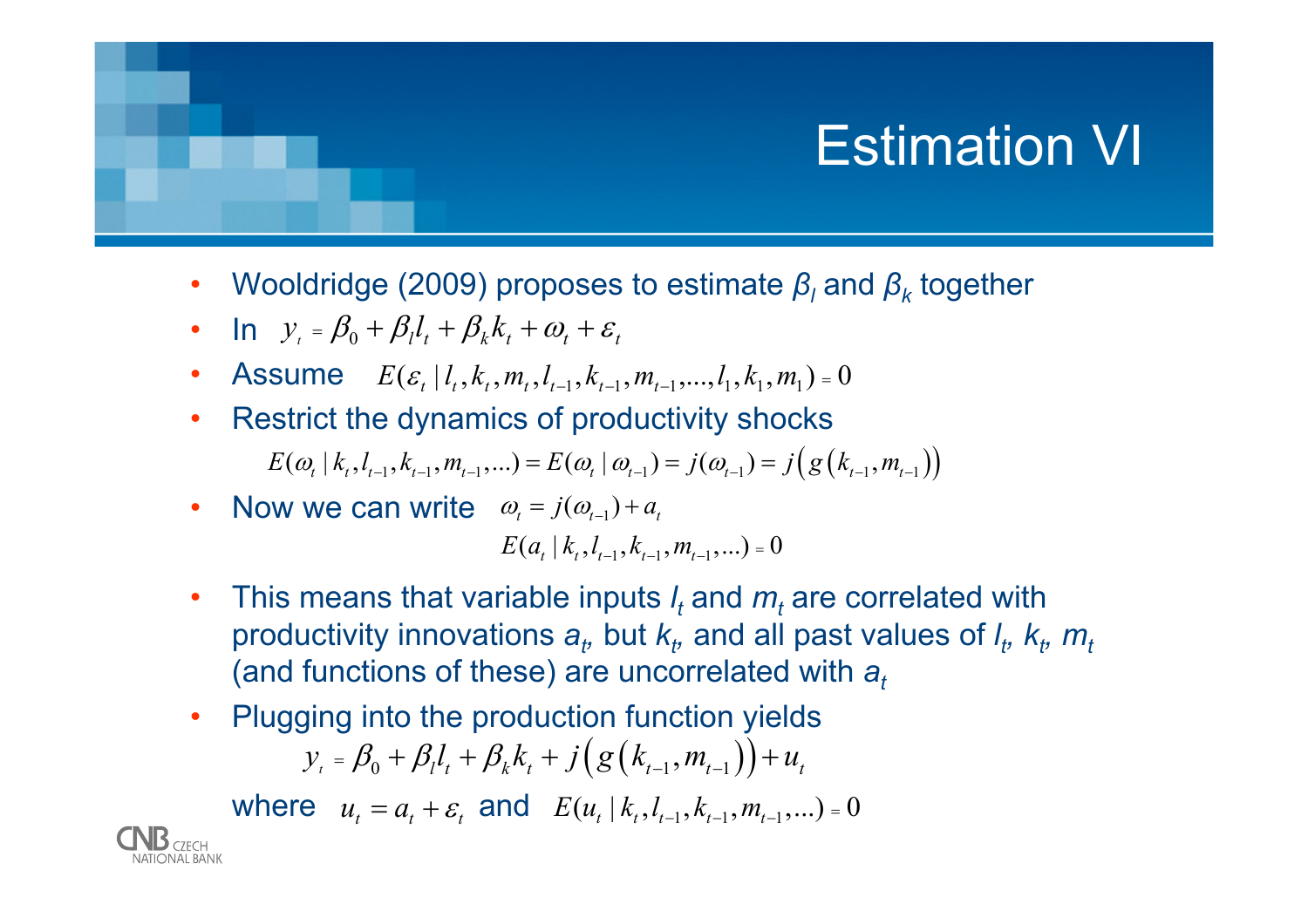# **Estimation VII**

•Now we have two equations which identify *β<sup>l</sup>* and *βk:*

> $y_{t} = \beta_0 + \beta_t l_t + \beta_k k_t + g(k_t, m_t) + \varepsilon_t$  $y'_{t} = \beta_{0} + \beta_{l}l_{t} + \beta_{k}k_{t} + j(g(k_{t-1}, m_{t-1})) + u_{t}$  $E(\varepsilon_{t} | l_{t}, k_{t}, m_{t}, l_{t-1}, k_{t-1}, m_{t-1}, ..., l_{1}, k_{1}, m_{1}) = 0$  $E(u_{t} | k_{t}, l_{t-1}, k_{t-1}, m_{t-1},...,l_{1}, k_{1}, m_{1}) = 0$ where  $u_t = a_t + \varepsilon_t$  and

- • *g* may be a low-degree polynomial; the productivity process (function *j*) may be a random walk with drift  $\quad \omega_{_t} = \tau + \omega_{_{t-1}} + a_{_t}$
- •The second equation becomes

$$
y_{t} = (\beta_{0} + \tau) + \beta_{l}l_{t} + \beta_{k}k_{t} + g(k_{t-1}, m_{t-1}) + u_{t}
$$

• Estimate both equations using the joint GMM, or the second equation by pooled IV with instruments for /<sub>t</sub> (Petrin, Levinsohn, 2011)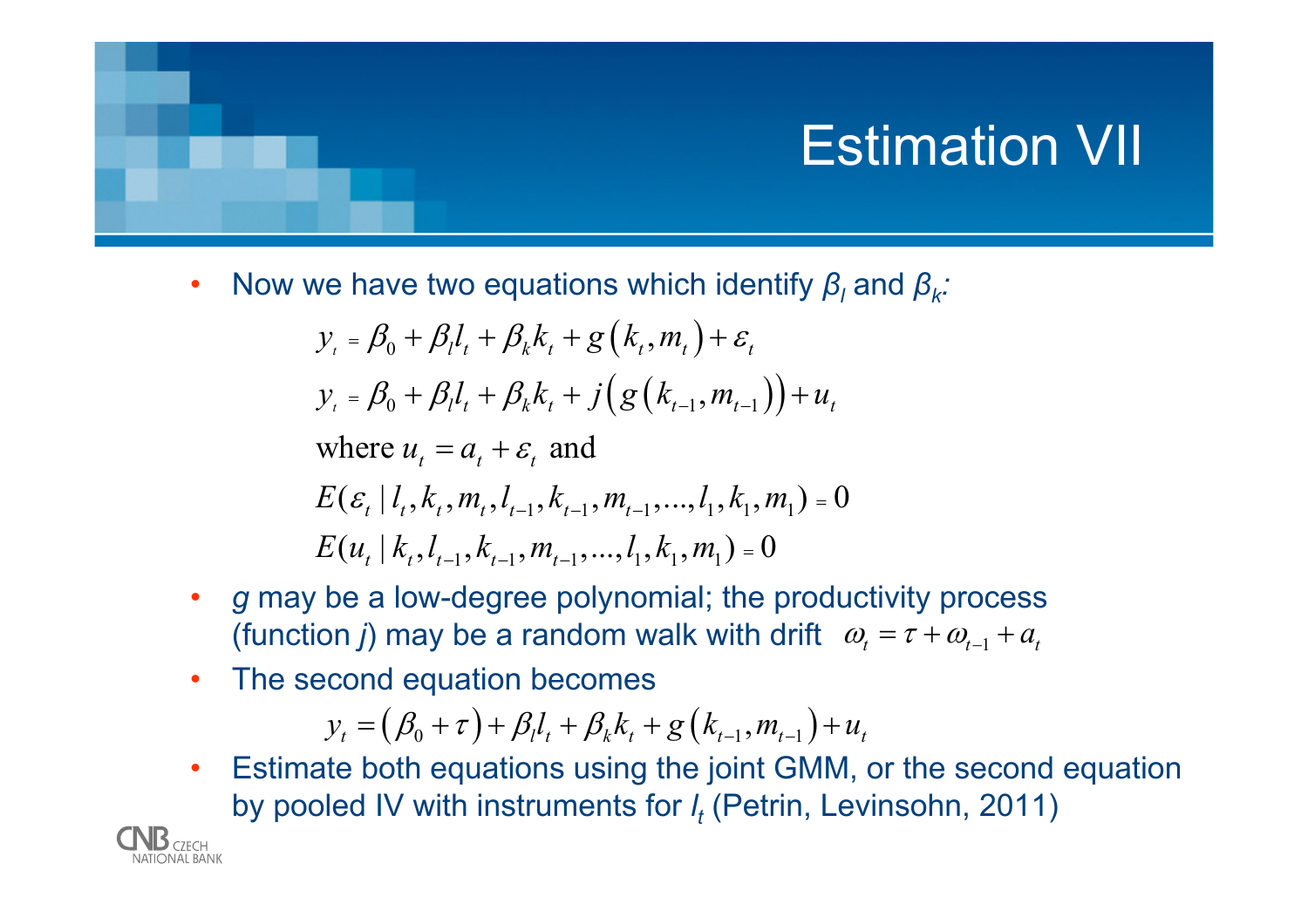# Estimation VIII

- • Measurement error in capital, yielding biased estimates (capital coefficient is attenuated towards zero, see LP 2003)
- •• Given the iid measurement error  $e_t$ , true values  $\hat{k}_t = k_t - e_t$  are obtained as predicted values from the OLS estimation of  $k_t = k_t - e_t$

 $\delta k_t^{} = {\gamma^{}_{0}} + {\gamma^{}_{1}}{\textstyle {\cal Z}^{}_{1t}} + ... + {\gamma^{}_{N}}{\textstyle {\cal Z}^{}_{Nt}} + e^{\beta^{}_{t}}$ 

where  $\textsf{z}_{\textit{1t}}$ ,..., $\textsf{z}_{\textsf{Nt}}$  are determinants (instruments) of capital and  $\textsf{y}_{\textsf{0}}$  is a firm-specific fixed effect

•Then the first step of LP becomes

$$
y_t = \beta_0 + \beta_l l_t + \beta_k \widehat{k}_t + g\left(\widehat{k}_t, m_t\right) + \varepsilon_t, \text{ where } E\left(e_t \mid \varepsilon_t\right) = 0
$$

- • The estimates are inconsistent for a higher-order polynomial:
	- If  $g = d_1(k_t e_t) + d_2(k_t e_t)^2 + ...$ , then  $E\{(k_t e_t)^2\} \neq \{E(k_t e_t)\}^2$
	- Linear approximation could be used instead as

$$
E(kt - et) = E(kt) since E(kt, et) = 0
$$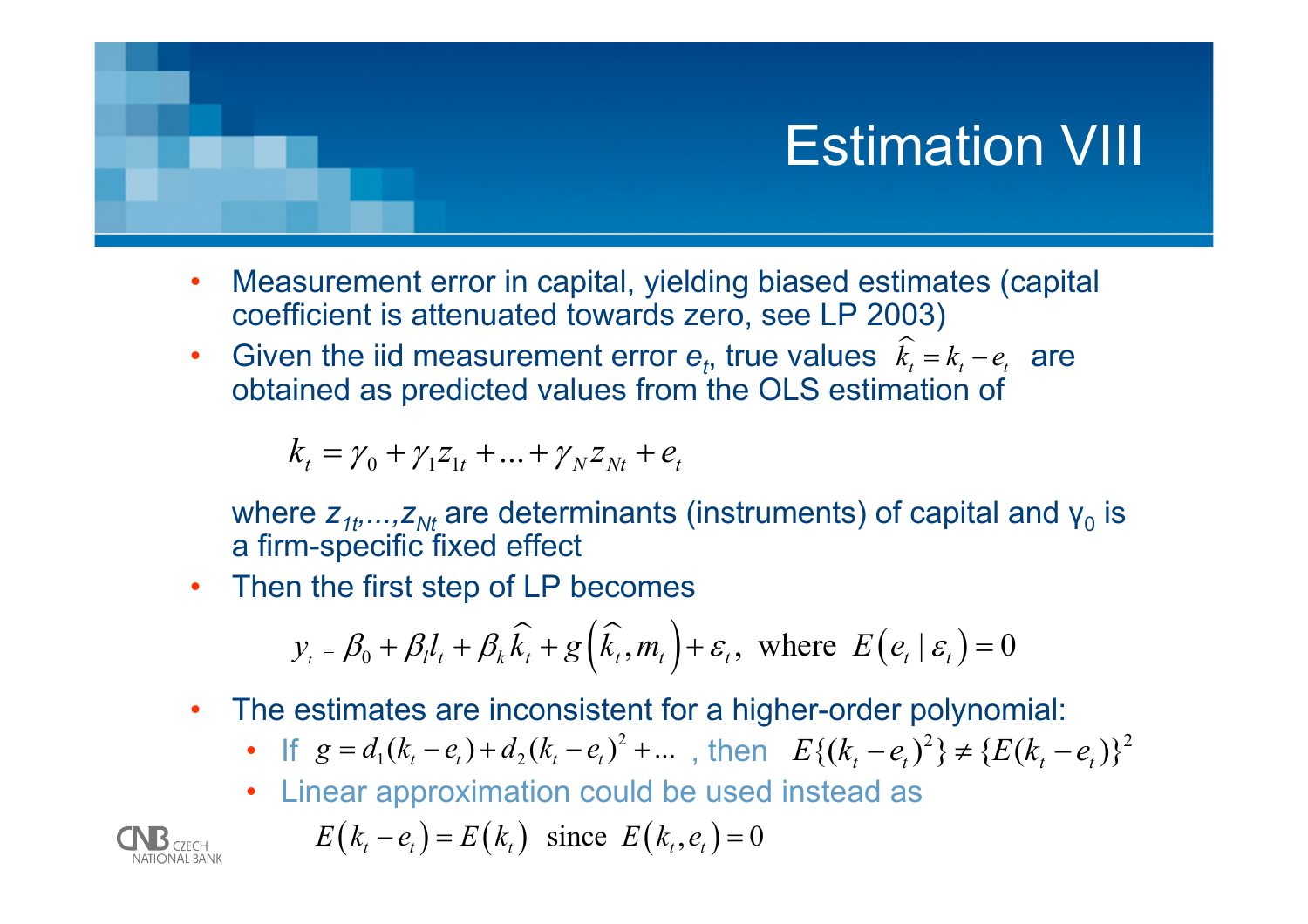# Estimation IX

- $\bullet$ Modify the LP routine:
- • The IV regression is used in the first stage instead of OLS, using appropriate instruments for capital
- •Predicted values of capital are used in the second stage:

$$
\min_{\beta_k^*} \sum \left( y_t - \widehat{\beta}_l l_t - \beta_k^* \widehat{k_t} - E \left[ \widehat{\omega_t \mid \omega_{t-1}} \right] \right)^2
$$

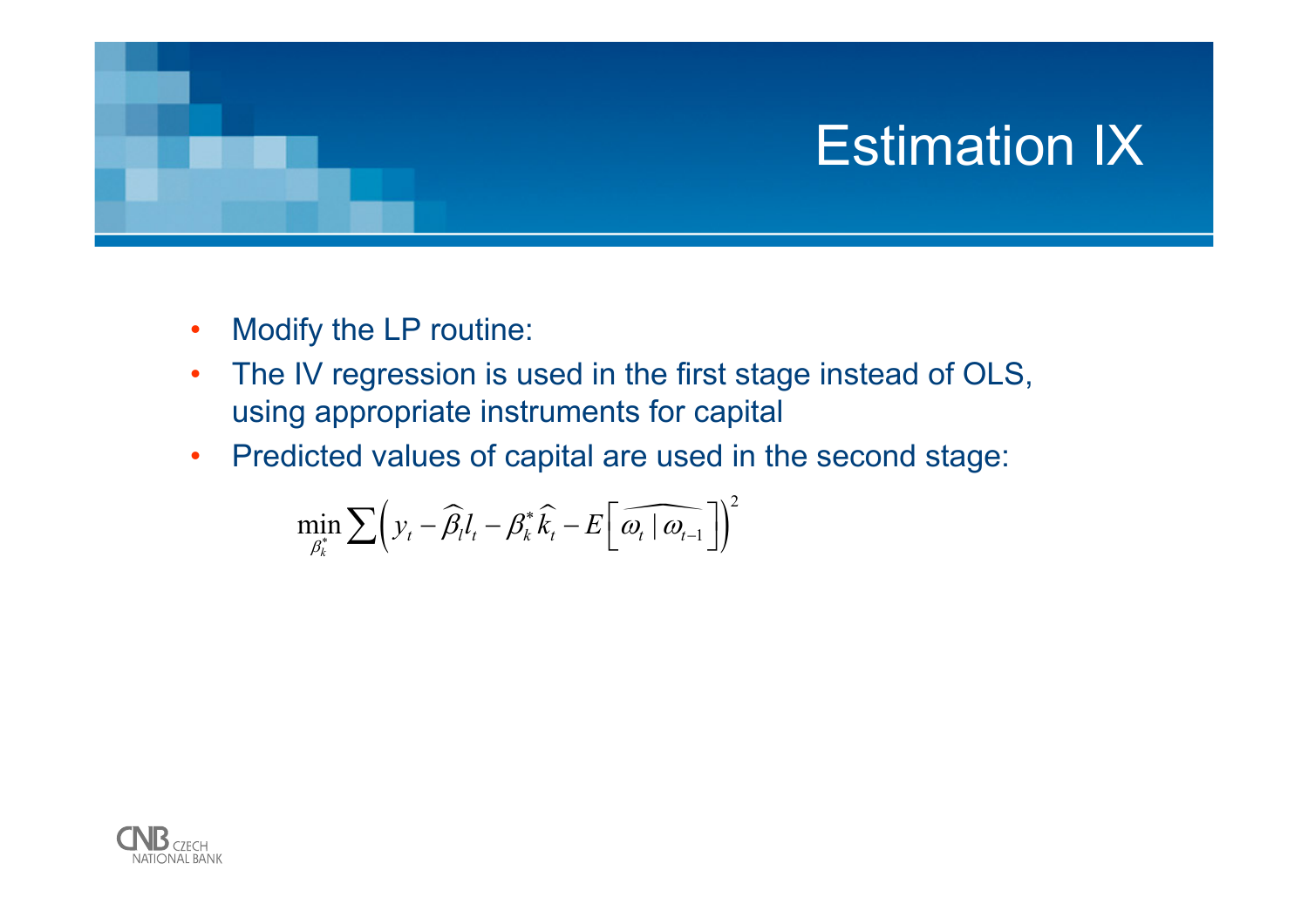# Estimation X

- • The current LP non-parametric bootstrap (based on random sampling from observations) used to get standard errors for the estimates is modified to account for IV regression in the first stage: we sample the observations from a distribution that reflects the uncertainty in the capital value
	- • Capital values for each firm are drawn with 100 replications from a distribution  $\hat{k}_t + \eta_t$ , where  $\hat{k}_t$  is the predicted capital (including fixed effect) from the IV regression and  $\eta_{\sf t}$ ~ N(0, $\sigma_{\sf k}$ 2). The parameter  $\sigma_k^2$  is the firm-specific variance of predicted capital  $\hat{k}_t$  obtained by bootstrap with 1,000 replications. (Sampling is done twice: first, the firm-specific variance of the predicted capital is obtained; second, standard LP sampling is done where capital is randomly drawn from the distribution reflecting the firm-specific variance of the predicted capital.) ∧

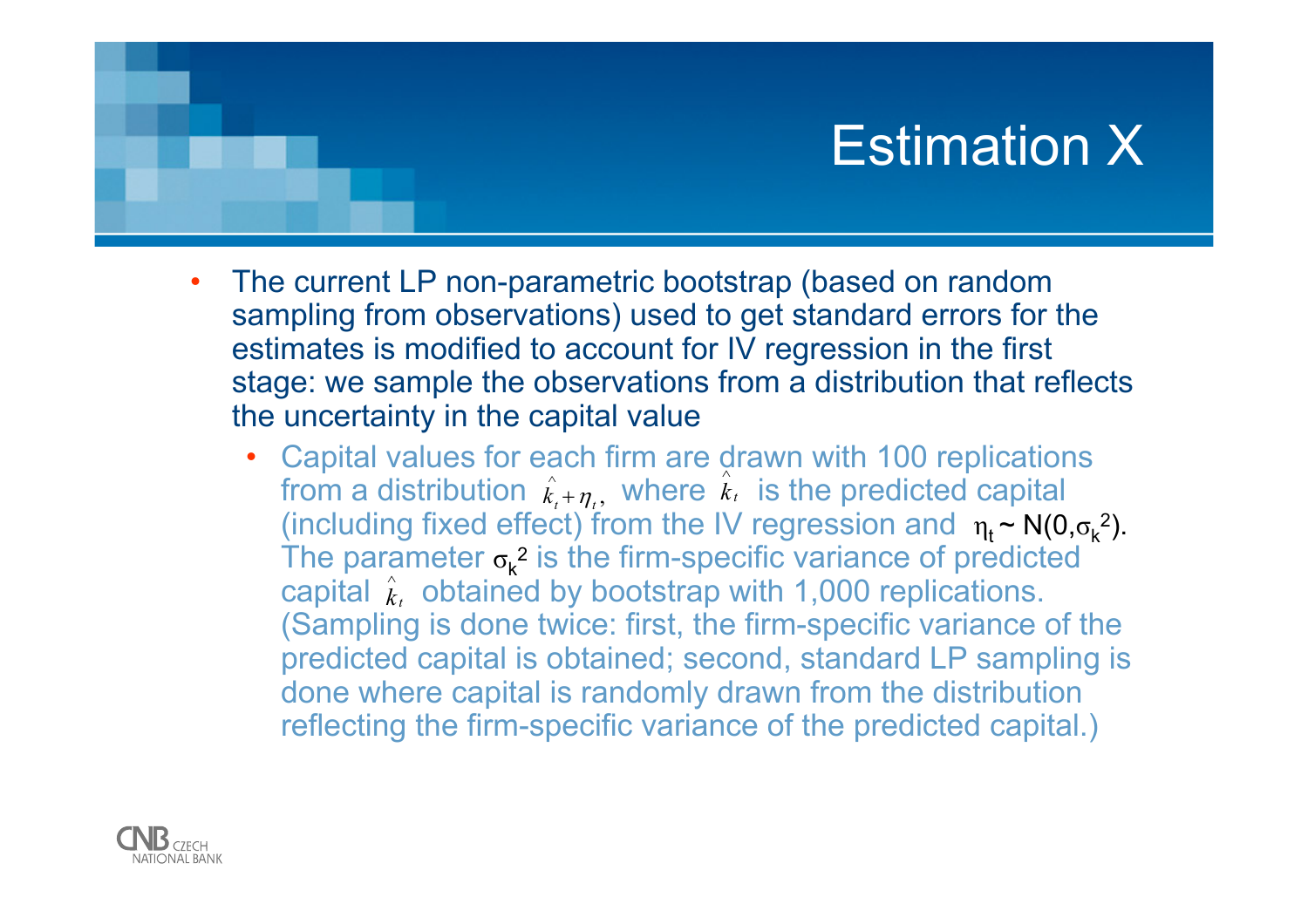# Estimation XI

• In Wooldridge (2009) approach, capital is instrumented using depreciation, employment and gas consumption as instruments

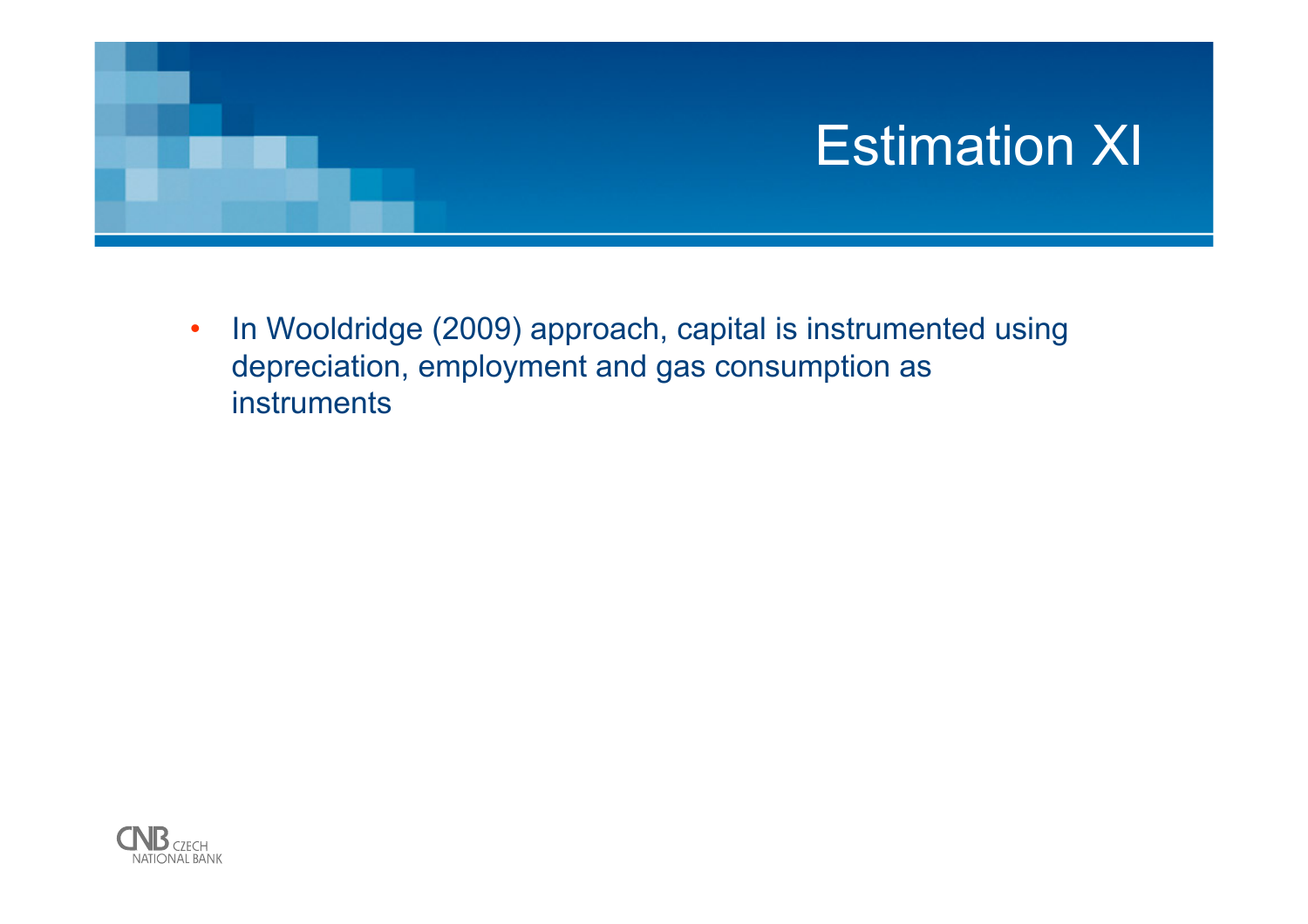# Data I

- • Selected items from yearly datasets obtained from the Czech Statistical Office:
	- •Balance sheet and income statement information
	- •Energy consumption in physical units: electricity, gas, oil
- • Value added deflators in manufacturing industries (at 2-digit NACE level)
- •All manufacturing firms with 20 or more employees in 2002-2007
- • Our sample covers economically active firms in each year without organizational changes
- • All intermediate inputs are reported in physical units so that there is no (even potential) problem with prices and deflating

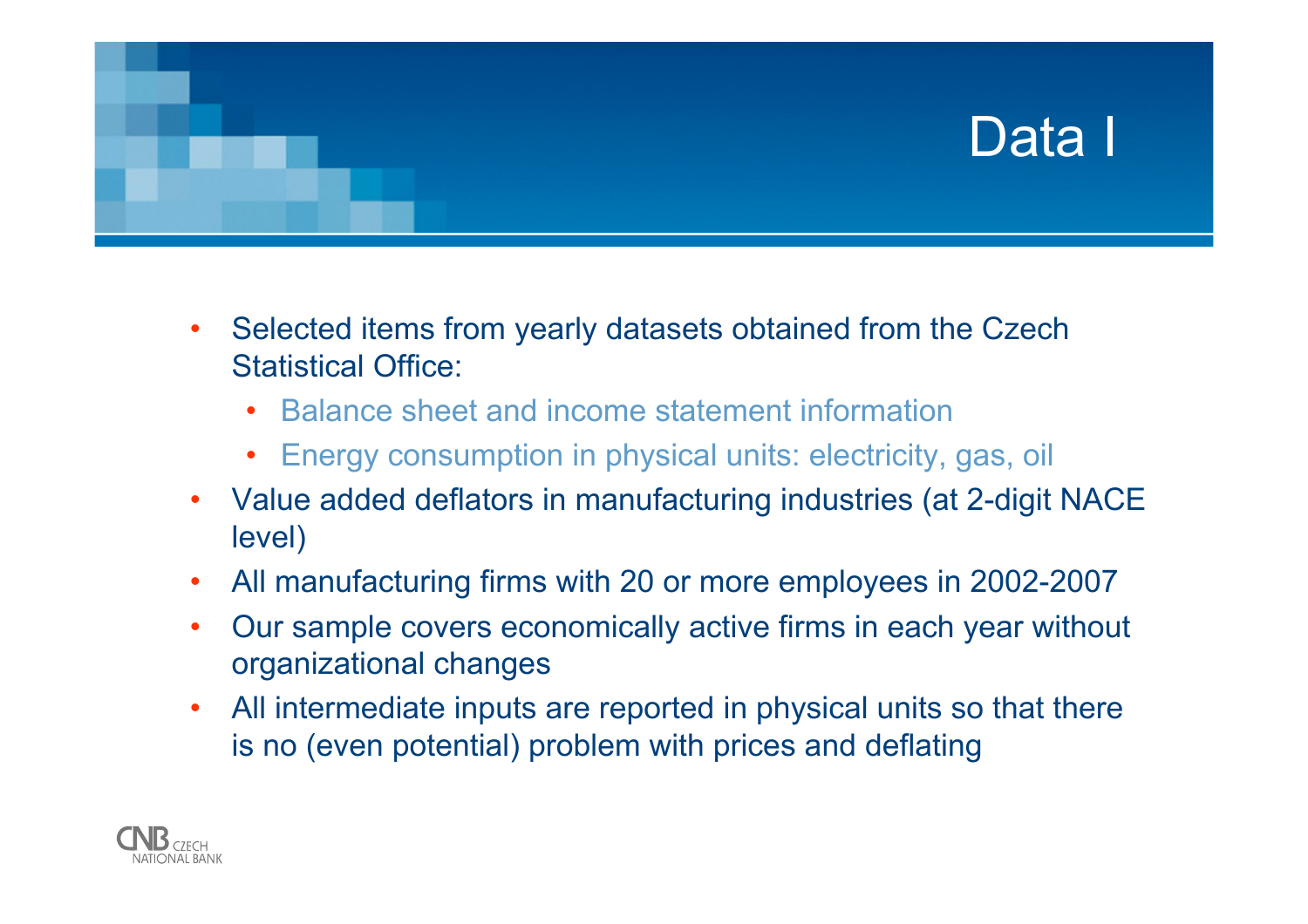# Data II

- • Value added
	- Accounting approach: sales <sup>+</sup> stocks <sup>+</sup> new investments intermediate inputs – sales and services costs (some values are missing)
	- Economic approach: wage bill + profit +depreciation
	- •Results do not differ qualitatively  $\Rightarrow$  we use the "accounting measure"
- • Labour
	- • Average number of employees (full-time equivalent) used as instrument
	- Number of hours worked used as production input

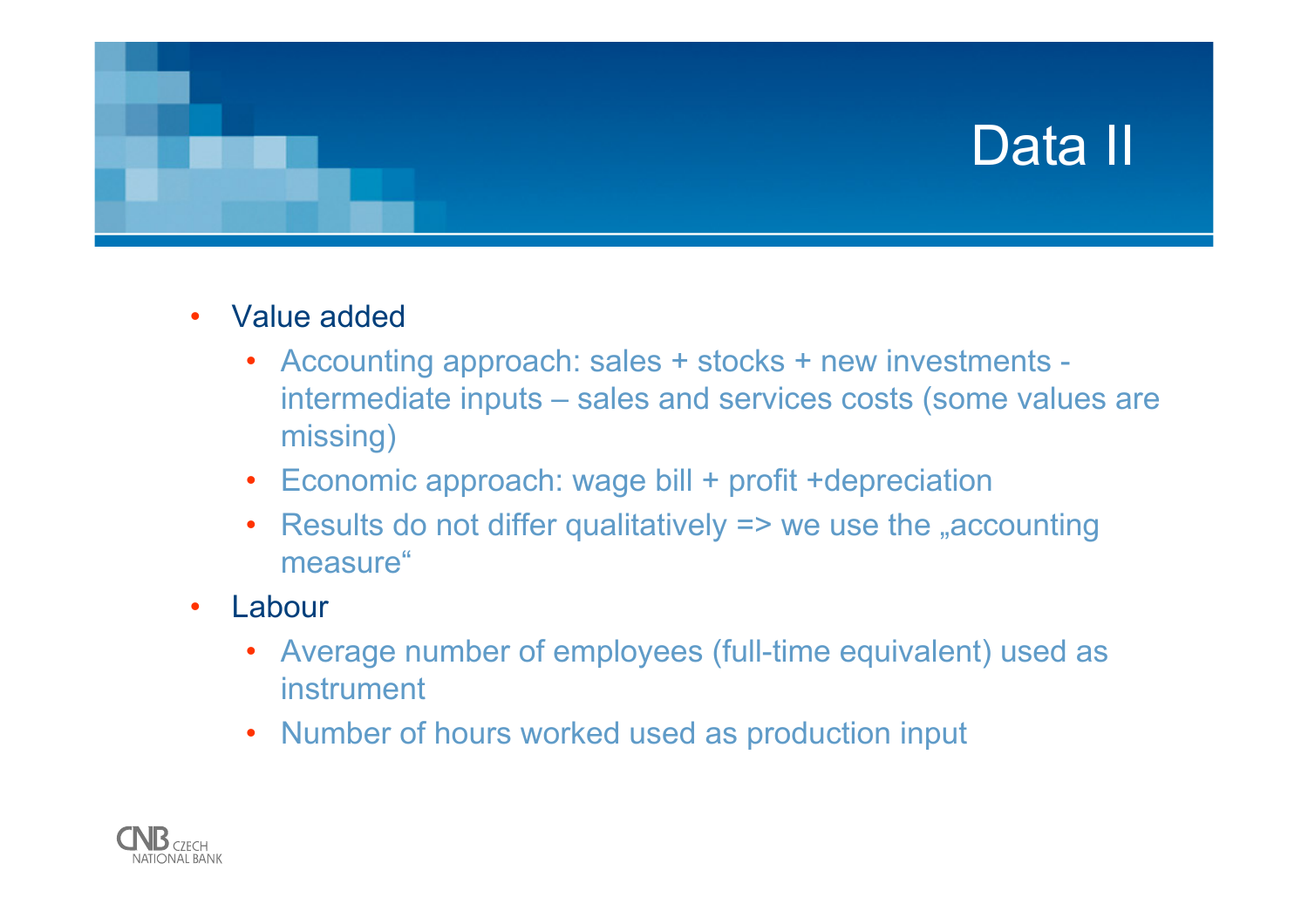# Data III

- •**Capital** 
	- Tangible and intangible assets at the beginning of the period, net of depreciation
		- Measured with an error due to deflation or due to using book values
	- • Instruments: depreciation, full-time equivalent of the average number of employees, gas consumption in physical units
- Two alternative deflators for capital
	- Average inflation rate
	- Interest rate of new borrowing (cost of capital)
- •Proxy variables: electricity consumption, (gas consumption)
- • We imputed missing values as averages of adjacent observations
	- • 6 % of all observations; the results are robust when these observations are dropped

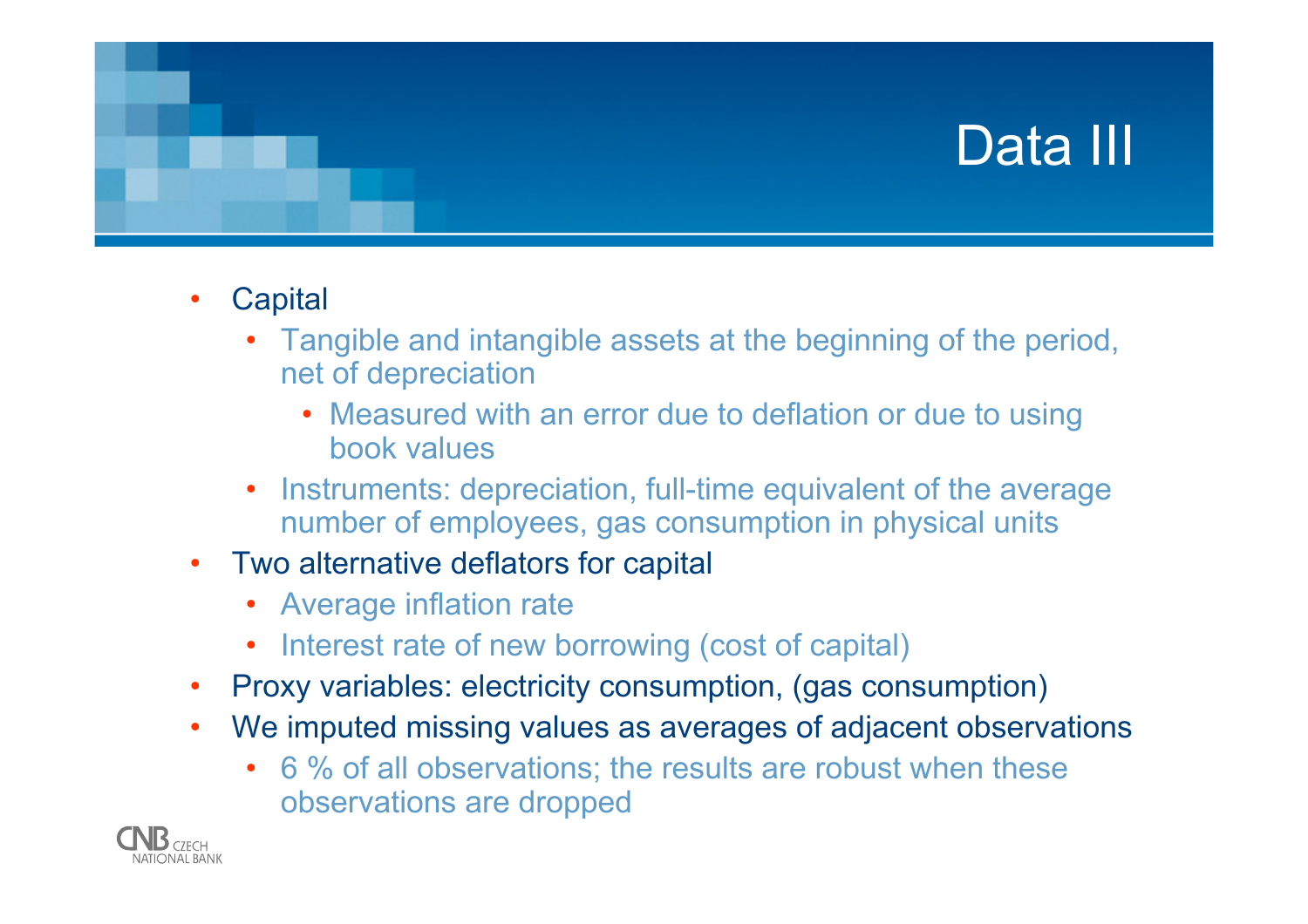# Results I

- • We estimate firm-level production functions for 2-digit NACE level manufacturing industries (excluding petroleum and refining) in 2003-2007
	- (1): Wooldridge (2009), capital endogenous
	- (2): Wooldridge (2009), capital exogenous
	- (3): Standard LP method
	- (4): LP method with correction for capital measurement error
	- •Repeat (3) and (4) with linear approximation of *g*
- • Robustness checks: alternative definition of value added (economic approach), alternative capital deflator, gas consumption as a proxy in the LP method; electricity consumption as an instrument for real capital

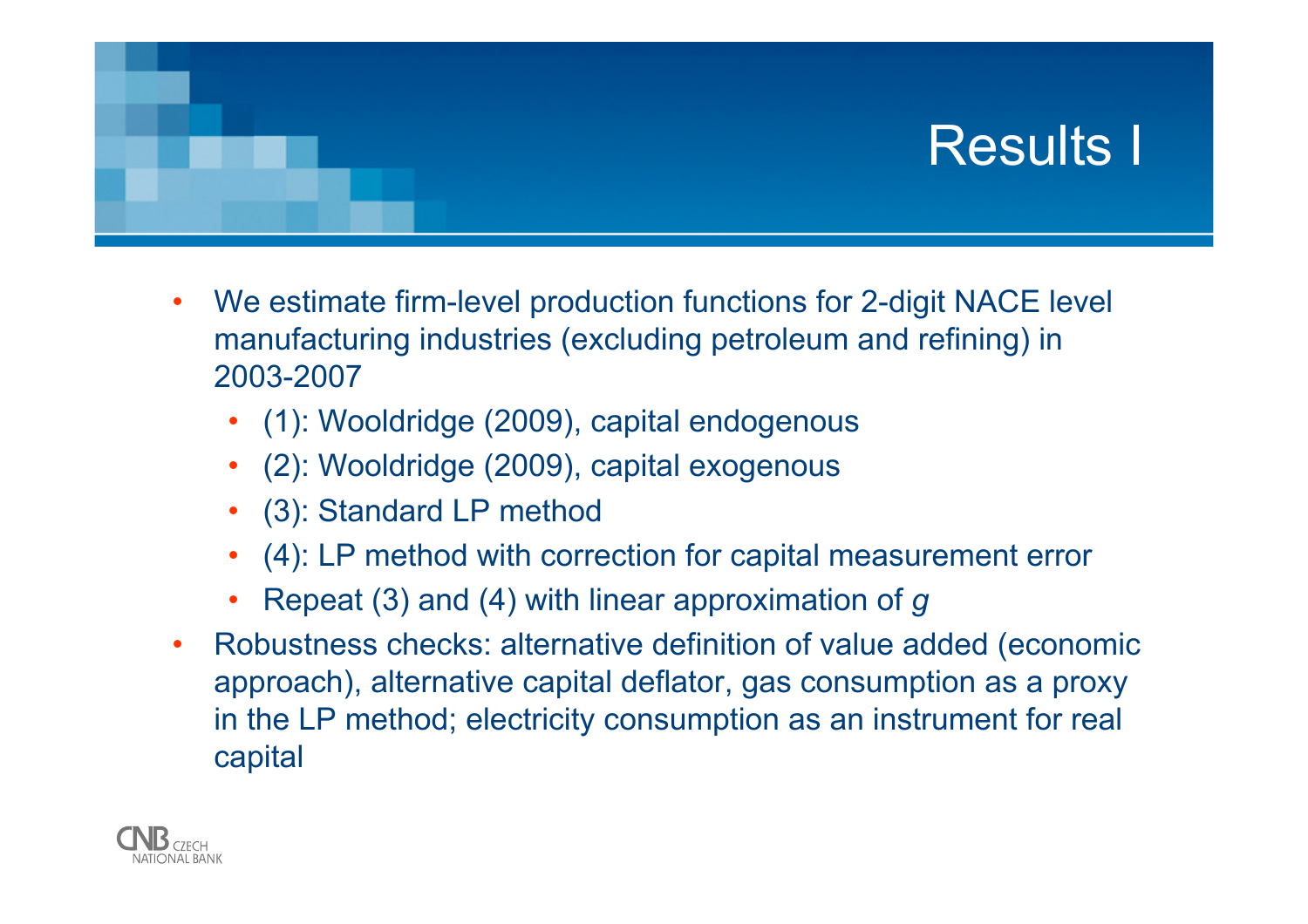## Results II

#### Food products and beverages, Textiles

|                         |             |                           | (3)        | (4)        | (5)        | (6)       |                     | (2         | (3)                           | (4)        | (5)        | (6)        |
|-------------------------|-------------|---------------------------|------------|------------|------------|-----------|---------------------|------------|-------------------------------|------------|------------|------------|
|                         |             | Man. of food (NACE 15-16) |            |            |            |           |                     |            | Man. of textiles (NACE 17-19) |            |            |            |
| Log hours               | $0.636***$  | $0.686***$                | $0.700***$ | $0.690***$ | $0.700***$ |           | $0.687***$ 0.675*** | $0.553***$ | $0.587***$                    | 0.586***   | $0.609***$ | $0.607***$ |
|                         | [0.0403]    | [0.0372]                  | [0.0348]   | [0.0347]   | [0.0323]   | [0.0383]  | [0.0576]            | [0.0866]   | [0.0885]                      | [0.0851]   | [0.0958]   | [0.0881]   |
| Log real capital        | $-0.578***$ | $.282**$                  | $0.301***$ | $0.581***$ | $0.348***$ |           | $0.541***$ 0.609*** | $0.165***$ | $0.156*$                      | $0.305***$ | $0.264***$ | $0.298***$ |
|                         | [0.122]     | [0.0362]                  | [0.0721]   | [0.103]    | [0.0519]   | [0.0994]  | [0.185]             | [0.0487]   | [0.0796]                      | [0.101]    | [0.0946]   | [0.0967]   |
| <b>Observations</b>     | $+51$       | 1510                      | 1510       | 1510       | 1510       | 1510      | 829                 | 829        | 829                           | 829        | 829        | 829        |
| Firms                   | 467         | 467                       | 467        | 467        | 467        | 467       | 279                 | 279        | 279                           | 279        | 279        | 279        |
| <b>Returns to scale</b> | .214*       | 0.968                     | 1.001      | $1.271**$  | .048       | $1.228**$ | .284                | $0.718***$ | $0.744**$                     | 0.891      | 0.872      | 0.904      |

Notes: Standard errors in brackets, \*\*\* p<0.01, \*\* p<0.05, \*p<0.1. Real value of capital (deflated by the average inflation rate).

Returns to scale (log labour + log real capital) and significance level of W ald test of constant returns reported (H0: log labour + log real capital = 1).

(1) Wooldridge (2009), real capital is instrumented using depreciation, employment and gas consumption.

(2) Wooldridge (2009).

(3) Levinsohn-Petrin (2003).

(4) Levinsohn-Petrin (2003), real capital is instrumented using depreciation, employment and gas consumption.

(5) Levinsohn-Petrin (2003), linear approximation used for *g* .

(6) Levinsohn-Petrin (2003), real capital is instrumented using depreciation, employment and gas consumption, linear approximation used for *g* .

- •The correction significantly increases the coeff. estimate of capital
- •LP (2003) gives similar results as Wooldridge (2009): (3) versus (2)

•"Linear" LP method: results in  $(5)$  and  $(6)$  are similar as in  $(3)$  and  $(4)$ 

'I∩NAI RANk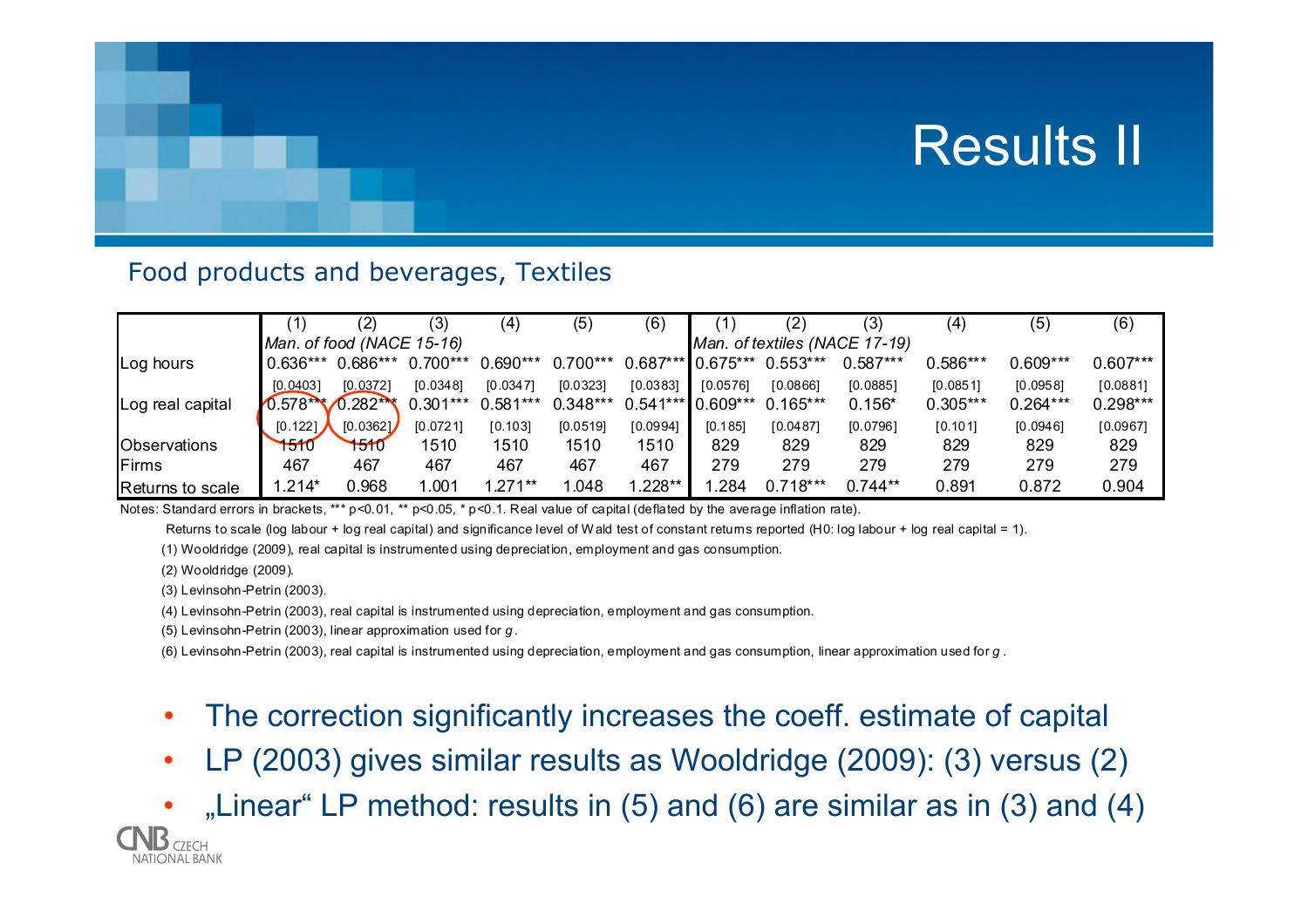## Results III

#### Wood, Chemicals

|                         |                           | (2)        | (3)        | $\left(4\right)$ | (5)        | (6)        |                             | 2          | (3)        | (4)        | (5)        | (6)        |  |
|-------------------------|---------------------------|------------|------------|------------------|------------|------------|-----------------------------|------------|------------|------------|------------|------------|--|
|                         | Man. of wood (NACE 20-22) |            |            |                  |            |            | Man. of chemicals (NACE 24) |            |            |            |            |            |  |
| Log hours               | $0.580***$                | $0.606***$ | $0.657***$ | $0.640***$       | $0.654***$ |            | $0.639***$ 0.624***         | $0.574***$ | $0.610***$ | $0.608***$ | $0.629***$ | $0.619***$ |  |
|                         | [0.0737]                  | [0.0908]   | [0.0971]   | [0.0830]         | [0.0900]   | [0.0758]   | [0.100]                     | [0.140]    | [0.129]    | [0.147]    | [0.115]    | [0.115]    |  |
| Log real capital        | $0.697***$                | $0.254***$ | $0.260**$  | $0.326***$       | $0.315***$ | $0.458***$ | .997***                     | $0.374***$ | $0.465***$ | 1.204***   | $0.424**$  | $1.206***$ |  |
|                         | [0.144]                   | [0.0588]   | [0.111]    | [0.118]          | [0.110]    | [0.153]    | [0.561]                     | [0.0993]   | [0.146]    | [0.197]    | [0.185]    | [0.213]    |  |
| <b>Observations</b>     | 620                       | 620        | 620        | 620              | 620        | 620        | 444                         | 444        | 444        | 444        | 444        | 444        |  |
| <b>Firms</b>            | 201                       | 201        | 201        | 201              | 201        | 201        | 120                         | 120        | 120        | 120        | 120        | 120        |  |
| <b>Returns to scale</b> | $.277*$                   | 0.859      | 0.917      | 0.965            | 0.969      | 1.097      | 2.621***                    | 0.948      | 1.075      | 1.812***   | 1.052      | .825***    |  |

Notes: Standard errors in brackets, \*\*\* p<0.01, \*\* p<0.05, \*p<0.1. Real value of capital (deflated by the average inflation rate).

Returns to scale (log labour + log real capital) and significance level of W ald test of constant returns reported (H0: log labour + log real capital = 1).

(1) Wooldridge (2009), real capital is instrumented using depreciation, employment and gas consumption.

(2) Wooldridge (2009).

(3) Levinsohn-Petrin (2003).

(4) Levinsohn-Petrin (2003), real capital is instrumented using depreciation, employment and gas consumption.

(5) Levinsohn-Petrin (2003), linear approximation used for *g* .

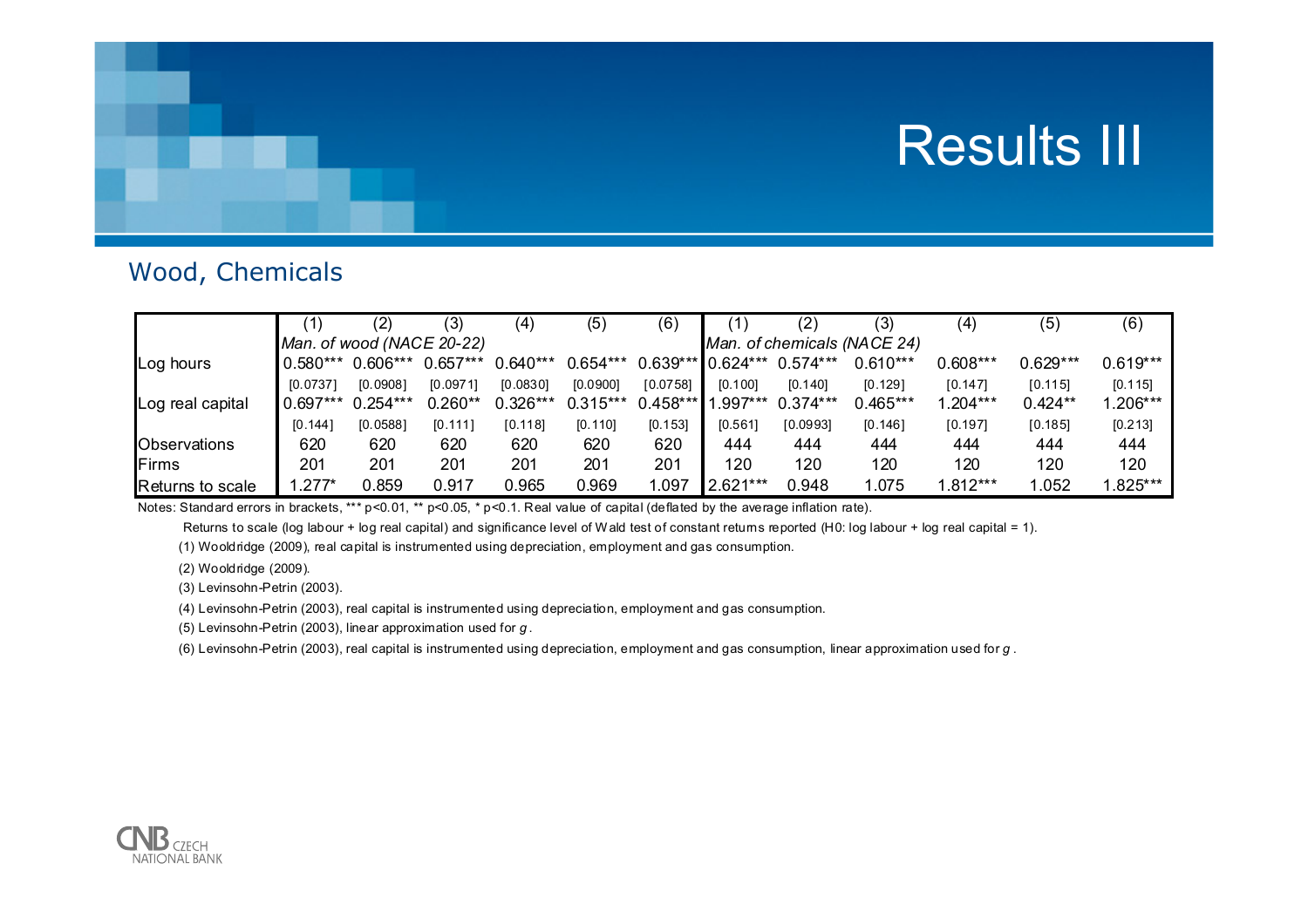## Results IV

#### Rubber, Other mineral products

|                         |                          |                 | (3)        | (4)        | (5)        | (6)      |                     | (2         | $\left( 3\right)$ | (4)                                      | (5)        | (6)        |
|-------------------------|--------------------------|-----------------|------------|------------|------------|----------|---------------------|------------|-------------------|------------------------------------------|------------|------------|
|                         | Man. of rubber (NACE 25) |                 |            |            |            |          |                     |            |                   | Man. of other mineral products (NACE 26) |            |            |
| Log hours               | $0.548***$               | $0.618***$      | $0.642***$ | $0.629***$ | $0.644***$ |          | $0.623***$ 0.345*** | $0.392***$ | $0.430***$        | $0.421***$                               | $0.436***$ | $0.425***$ |
|                         | [0.0705]                 | <b>IO.06711</b> | [0.0727]   | [0.0701]   | [0.0723]   | [0.0584] | [0.0514]            | [0.0644]   | [0.0606]          | [0.0637]                                 | [0.0601]   | [0.0692]   |
| Log real capital        | $0.733***$               | $0.290***$      | $0.464***$ | $0.601***$ | $0.451***$ |          | $0.610***$ 0.803*** | $0.328***$ | $0.265**$         | $0.392***$                               | $0.297***$ | $0.482***$ |
|                         | [0.136]                  | 10.07981        | [0.0792]   | [0.165]    | [0.0805]   | [0.152]  | [0.191]             | [0.0796]   | [0.115]           | [0.132]                                  | [0.0948]   | [0.143]    |
| <b>Observations</b>     | 613                      | 613             | 613        | 613        | 613        | 613      | 728                 | 728        | 728               | 728                                      | 728        | 728        |
| Firms                   | 216                      | 216             | 216        | 216        | 216        | 216      | 200                 | 200        | 200               | 200                                      | 200        | 200        |
| <b>Returns to scale</b> | .281**                   | 0.908           | .106       | 1.229      | .096       | .233     | l.148               | $0.72***$  | $0.695**$         | 0.814                                    | $0.733**$  | 0.907      |

Notes: Standard errors in brackets, \*\*\* p<0.01, \*\* p<0.05, \*p<0.1. Real value of capital (deflated by the average inflation rate).

Returns to scale (log labour + log real capital) and significance level of W ald test of constant returns reported (H0: log labour + log real capital = 1).

(1) Wooldridge (2009), real capital is instrumented using depreciation, employment and gas consumption.

(2) Wooldridge (2009).

(3) Levinsohn-Petrin (2003).

(4) Levinsohn-Petrin (2003), real capital is instrumented using depreciation, employment and gas consumption.

(5) Levinsohn-Petrin (2003), linear approximation used for *g* .

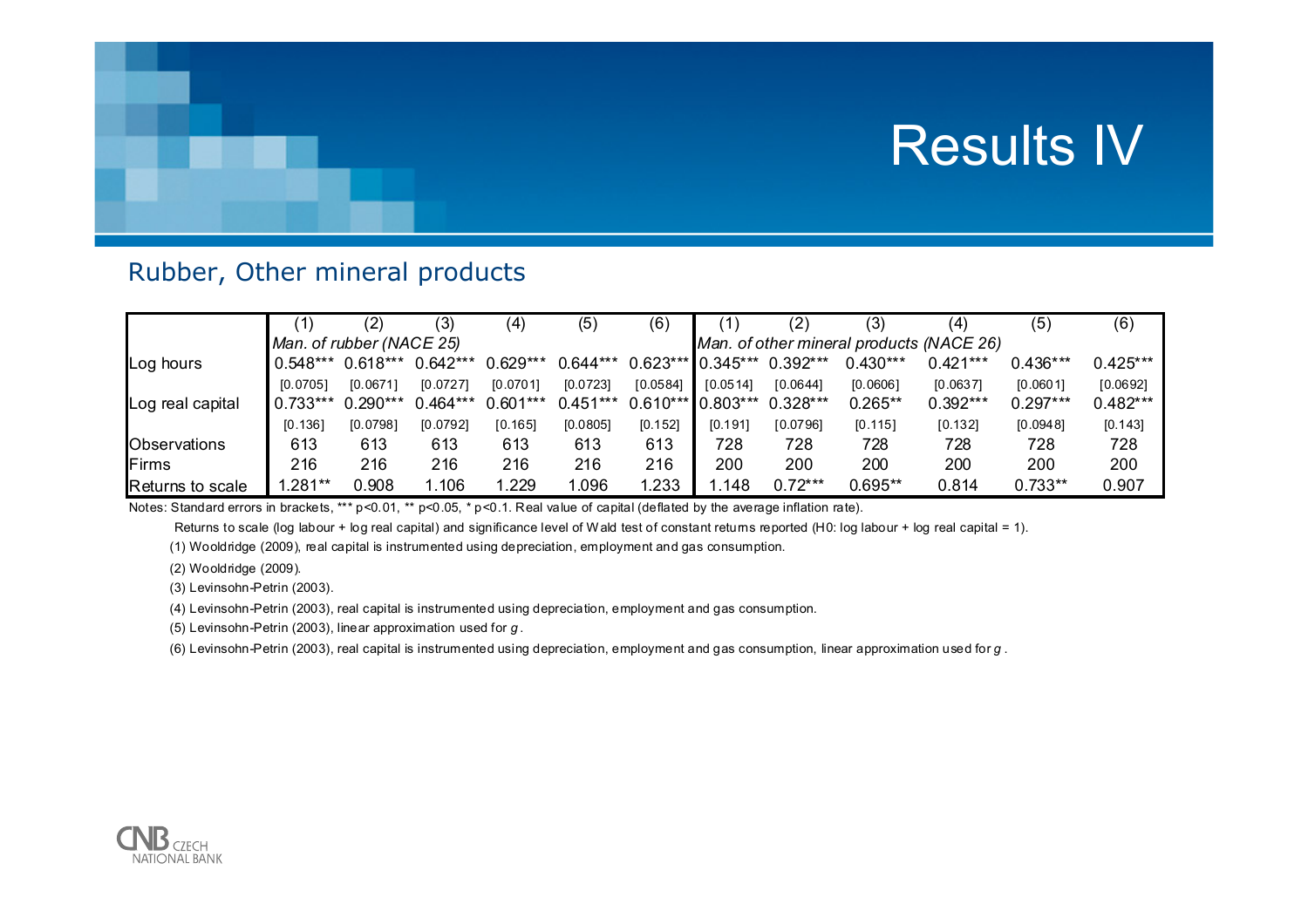## Results V

#### Metals, Machinery

|                         |            |            | 3)                          | $\left( 4\right)$ | (5)        | (6)        |                     | (2         | (3)                         | (4)        | (5)        | (6)        |
|-------------------------|------------|------------|-----------------------------|-------------------|------------|------------|---------------------|------------|-----------------------------|------------|------------|------------|
|                         |            |            | Man. of metals (NACE 27-28) |                   |            |            |                     |            | Man. of machinery (NACE 29) |            |            |            |
| Log hours               | $0.638***$ | $0.664***$ | $0.684***$                  | $0.680***$        | $0.705***$ |            | $0.700***$ 0.711*** | $0.812***$ | $0.857***$                  | $0.849***$ | $0.883***$ | $0.874***$ |
|                         | [0.0398]   | [0.0445]   | [0.0430]                    | [0.0379]          | [0.0404]   | [0.0438]   | [0.0452]            | [0.0426]   | [0.0517]                    | [0.0452]   | [0.0438]   | [0.0416]   |
| Log real capital        | $0.575***$ | $0.243***$ | $0.247***$                  | $-0.371***$       | $0.228***$ | $0.339***$ | $0.633***$          | $0.171***$ | $0.185***$                  | $0.406***$ | $0.193***$ | $0.405***$ |
|                         | [0.104]    | [0.0365]   | [0.0551]                    | [0.0912]          | [0.0596]   | [0.0721]   | [0.108]             | [0.0350]   | [0.0363]                    | [0.0753]   | [0.0422]   | [0.0852]   |
| <b>Observations</b>     | 1673       | 1673       | 1673                        | 1673              | 1673       | 1673       | 1510                | 1510       | 1510                        | 1510       | 1510       | 1510       |
| Firms                   | 592        | 592        | 592                         | 592               | 592        | 592        | 502                 | 502        | 502                         | 502        | 502        | 502        |
| <b>Returns to scale</b> | $.213**$   | $0.906*$   | 0.931                       | 1.052             | 0.934      | 1.039      | $.344***$           | 0.983      | 1.041                       | 1.255***   | 1.076      | .279***    |

Notes: Standard errors in brackets, \*\*\* p<0.01, \*\* p<0.05, \*p<0.1. Real value of capital (deflated by the average inflation rate).

Returns to scale (log labour + log real capital) and significance level of W ald test of constant returns reported (H0: log labour + log real capital = 1).

(1) Wooldridge (2009), real capital is instrumented using depreciation, employment and gas consumption.

(2) Wooldridge (2009).

(3) Levinsohn-Petrin (2003).

(4) Levinsohn-Petrin (2003), real capital is instrumented using depreciation, employment and gas consumption.

(5) Levinsohn-Petrin (2003), linear approximation used for *g* .

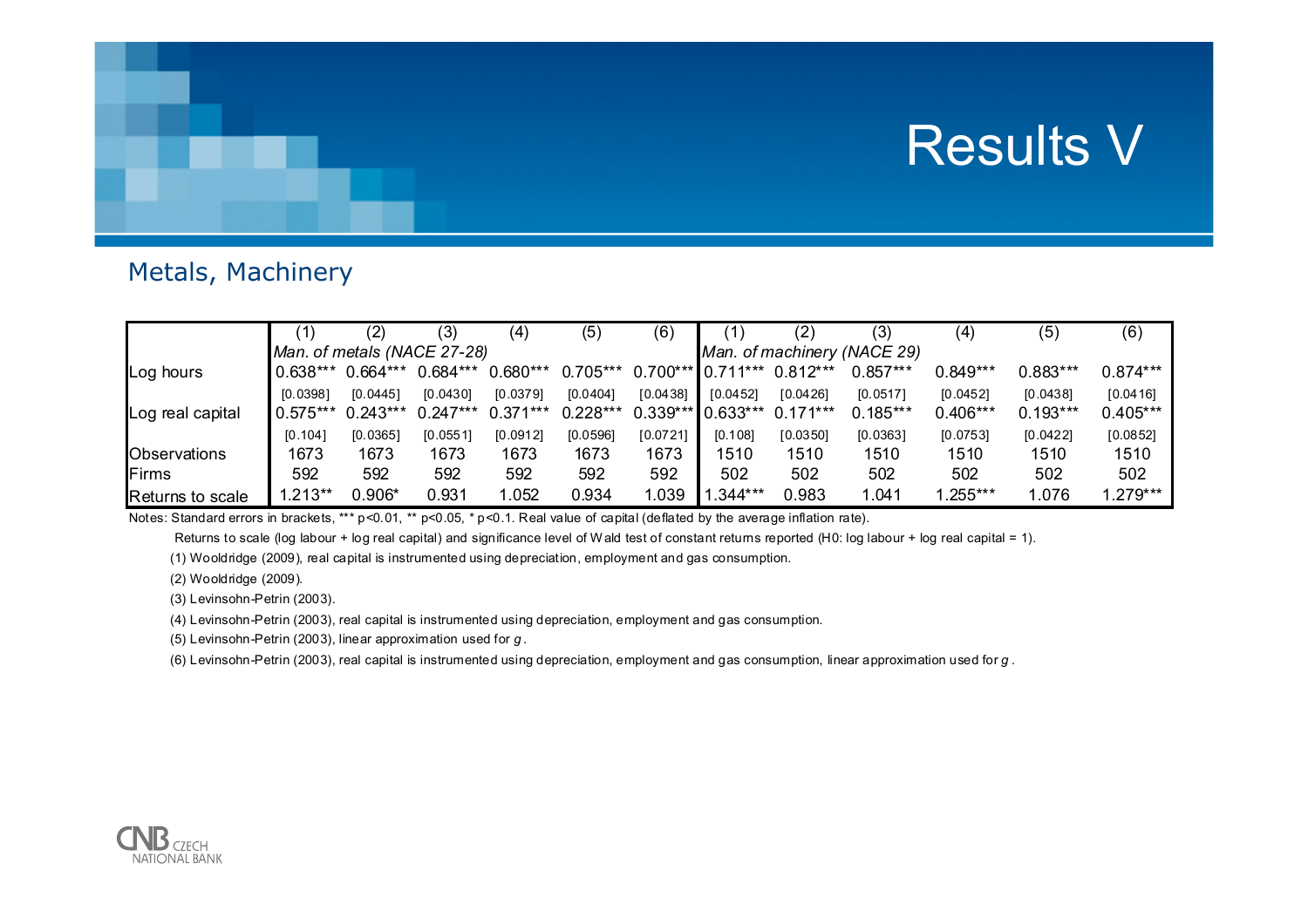## Results VI

#### Optical and Electronics, Motor vehicles

|                         |            |            | $\left( 3\right)$ | (4)                                                   | (5)        | (6)        |                     | (2         | (3)                                 | $\left( 4\right)$ | (5)        | (6)        |
|-------------------------|------------|------------|-------------------|-------------------------------------------------------|------------|------------|---------------------|------------|-------------------------------------|-------------------|------------|------------|
|                         |            |            |                   | Man. of electrical and optical machinery (NACE 30-33) |            |            |                     |            | Man. of motor vehicles (NACE 34-35) |                   |            |            |
| Log hours               | $0.728***$ | $0.820***$ | $0.845***$        | $0.843***$                                            | $0.868***$ |            | $0.862***$ 0.642*** | $0.647***$ | $0.719***$                          | $0.685***$        | $0.717***$ | $0.690***$ |
|                         | [0.0392]   | [0.0485]   | [0.0493]          | [0.0453]                                              | [0.0402]   | [0.0396]   | [0.0861]            | [0.0812]   | [0.0911]                            | [0.0794]          | [0.0868]   | [0.0788]   |
| Log real capital        | $0.747***$ | $0.172***$ | 0.204**           | $0.336***$                                            | $0.162*$   | $0.344***$ | $0.597***$          | 0.13       | 0.174                               | $0.576***$        | 0.171      | $0.623***$ |
|                         | [0.122]    | [0.0437]   | [0.0837]          | [0.115]                                               | [0.0886]   | [0.0975]   | [0.176]             | [0.0923]   | [0.115]                             | [0.145]           | [0.107]    | [0.136]    |
| <b>Observations</b>     | 1250       | 1250       | 1250              | 1250                                                  | 1250       | 1250       | 669                 | 669        | 669                                 | 669               | 669        | 669        |
| <b>Firms</b>            | 367        | 367        | 367               | 367                                                   | 367        | 367        | 192                 | 192        | 192                                 | 192               | 192        | 192        |
| <b>Returns to scale</b> | .475***    | 0.993      | 1.049             | 1.179                                                 | 1.03       | $.206**$   | .239                | 0.777**    | 0.894                               | 1.261             | 0.888      | $1.314**$  |

Notes: Standard errors in brackets, \*\*\* p<0.01, \*\* p<0.05, \* p<0.1. Real value of capital (deflated by the average inflation rate).

Returns to scale (log labour + log real capital) and significance level of W ald test of constant returns reported (H0: log labour + log real capital = 1).

(1) Wooldridge (2009), real capital is instrumented using depreciation, employment and gas consumption.

(2) Wooldridge (2009).

(3) Levinsohn-Petrin (2003).

(4) Levinsohn-Petrin (2003), real capital is instrumented using depreciation, employment and gas consumption.

(5) Levinsohn-Petrin (2003), linear approximation used for *g* .

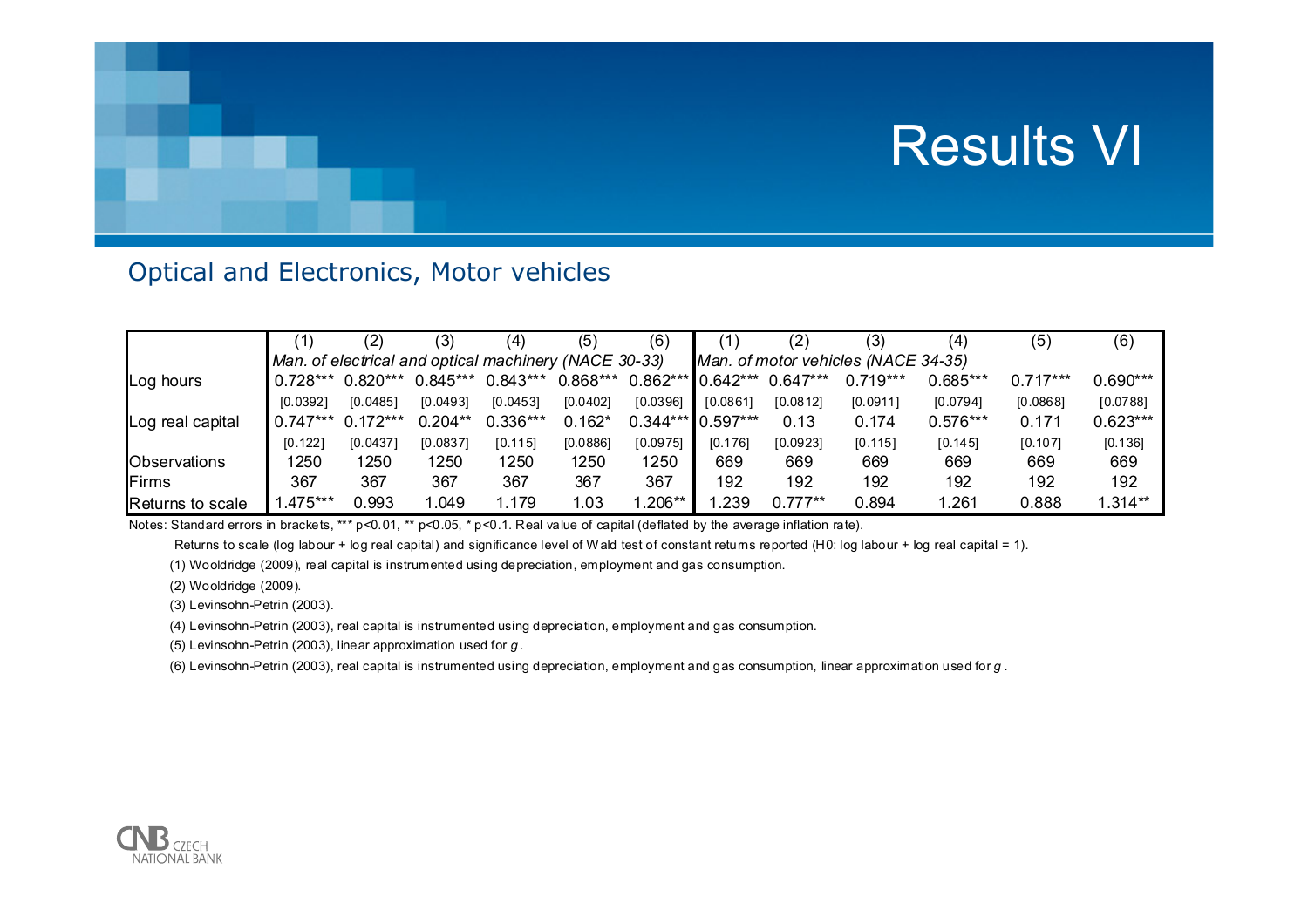## Results VII

#### Other manufacturing

|                         |            | 2)                      | (3)        | (4)        | (5)        | (6)        |
|-------------------------|------------|-------------------------|------------|------------|------------|------------|
|                         |            | Man. other (NACE 36-37) |            |            |            |            |
| Log hours               | $1.112***$ | $1.055***$              | $1.093***$ | $1.089***$ | $1.101***$ | $1.101***$ |
|                         | [0.0971]   | [0.135]                 | [0.137]    | [0.125]    | [0.119]    | [0.138]    |
| Log real capital        | 0.758      | $0.140*$                | $0.270**$  | $0.752**$  | $0.247**$  | $0.837**$  |
|                         | [0.485]    | [0.0783]                | [0.135]    | [0.321]    | [0.118]    | [0.363]    |
| <b>Observations</b>     | 622        | 622                     | 622        | 622        | 622        | 622        |
| <b>IFirms</b>           | 206        | 206                     | 206        | 206        | 206        | 206        |
| <b>Returns to scale</b> | $1.87*$    | 1.196                   | $1.363**$  | $1.841**$  | $1.348**$  | 1.937**    |

Notes: Standard errors in brackets, \*\*\* p<0.01, \*\* p<0.05, \*p<0.1. Real value of capital (deflated by the average inflation rate).

Returns to scale (log labour + log real capital) and significance level of W ald test of constant returns reported (H0: log labour + log real capital = 1).

(1) Wooldridge (2009), real capital is instrumented using depreciation, employment and gas consumption.

(2) Wooldridge (2009).

(3) Levinsohn-Petrin (2003).

(4) Levinsohn-Petrin (2003), real capital is instrumented using depreciation, employment and gas consumption.

(5) Levinsohn-Petrin (2003), linear approximation used for *g* .

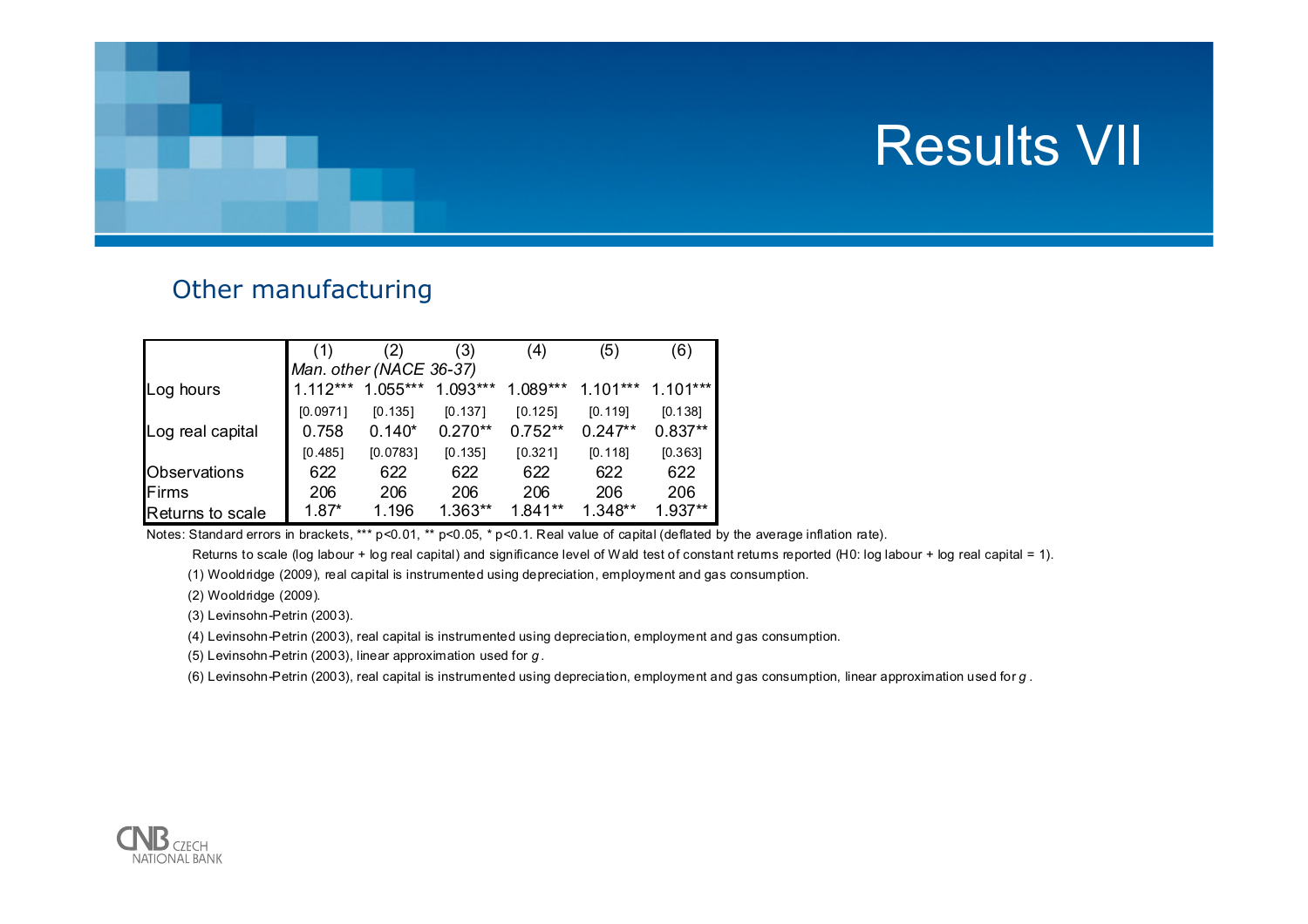# Results VIII

#### **Returns to scale in Czech manufacturing industries, 2002-2007**

|                                                             |            | (2)        | (3)       | (4)        |
|-------------------------------------------------------------|------------|------------|-----------|------------|
| Food products, beverages and tobacco products (NACE 15-16)  | $1.214*$   | 0.968      | 1.001     | $1.271**$  |
| Textiles, wearing apparel and leather (NACE 17-19)          | 1.284      | $0.718***$ | $0.744**$ | 0.891      |
| Wood, pulp and paper, publishing and printing (NACE 20-22)  | $1.277*$   | 0.859      | 0.917     | 0.965      |
| Chemicals (NACE 24)                                         | $2.621***$ | 0.948      | 1.075     | $1.812***$ |
| Rubber and plastic products (NACE 25)                       | $1.281**$  | 0.908      | 1.106     | 1.229      |
| Other non-metallic mineral products (NACE 26)               | 1.148      | $0.72***$  | $0.695**$ | 0.814      |
| Metals (NACE 27-28)                                         | $1.213**$  | $0.906*$   | 0.931     | 1.052      |
| Machinery and other equipment (NACE 29)                     | $1.344***$ | 0.983      | 1.041     | $1.255***$ |
| Electrical and optical machinery and equipment (NACE 30-33) | $1.475***$ | 0.993      | 1.049     | 1.179      |
| Motor vehicles and other transport equipment (NACE 34-35)   | 1.239      | $0.777**$  | 0.894     | 1.261      |
| Furniture, other manufacturing, recycling (NACE 36-37)      | $1.87*$    | 1.196      | 1.363**   | $1.841**$  |

Notes: Returns to scale (log labour + log real capital) and significance level of Wald test of constant returns reported (H0: log labour+log real capital=1);

\*\*\*  $p<0.01$ , \*\*  $p<0.05$ , \*  $p<0.1$ .

(1) Wooldridge (2009), real capital is instrumented using depreciation, employment and gas consumption.

(2) Wooldridge (2009).

(3) Levinsohn-Petrin (2003).

(4) Levinsohn-Petrin (2003), real capital is instrumented using depreciation, employment and gas consumption.

- • Returns to scale are increasing in about half of manufacturing industries when the measurement error in capital is accounted for
	- • Accounting for capacity utilization marginally decreases the coefficient estimates of capital; no impact on RTS test results

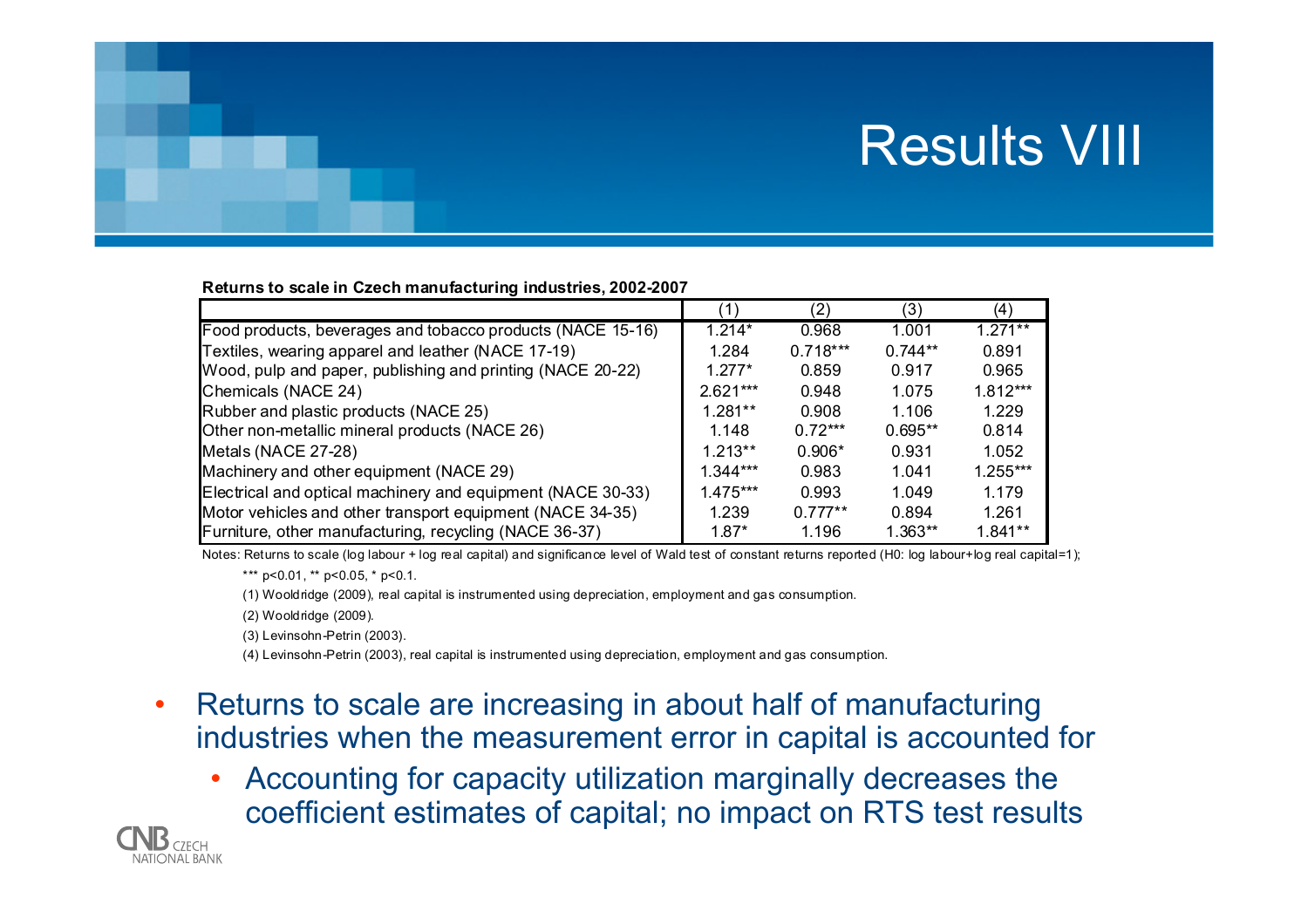# **Conclusions**

- • Wooldridge (2009) is a superior method of production function estimation, but the results do not differ much from LP (hence, little impact on TFP); runs faster in Stata
- • The measurement error of capital is a substantial problem: the correction significantly increases the coefficient estimate of capital
	- • Ignoring the measurement error may lead to underestimation of the effect of capital on value added formation
- • The measurement error matters more than specific assumptions approximating the unknown function *g*
- • While most industries using the standard methods exhibit constant or decreasing returns to scale, we cannot reject the presence of increasing returns in some industries when the estimation is corrected for the measurement error in capital

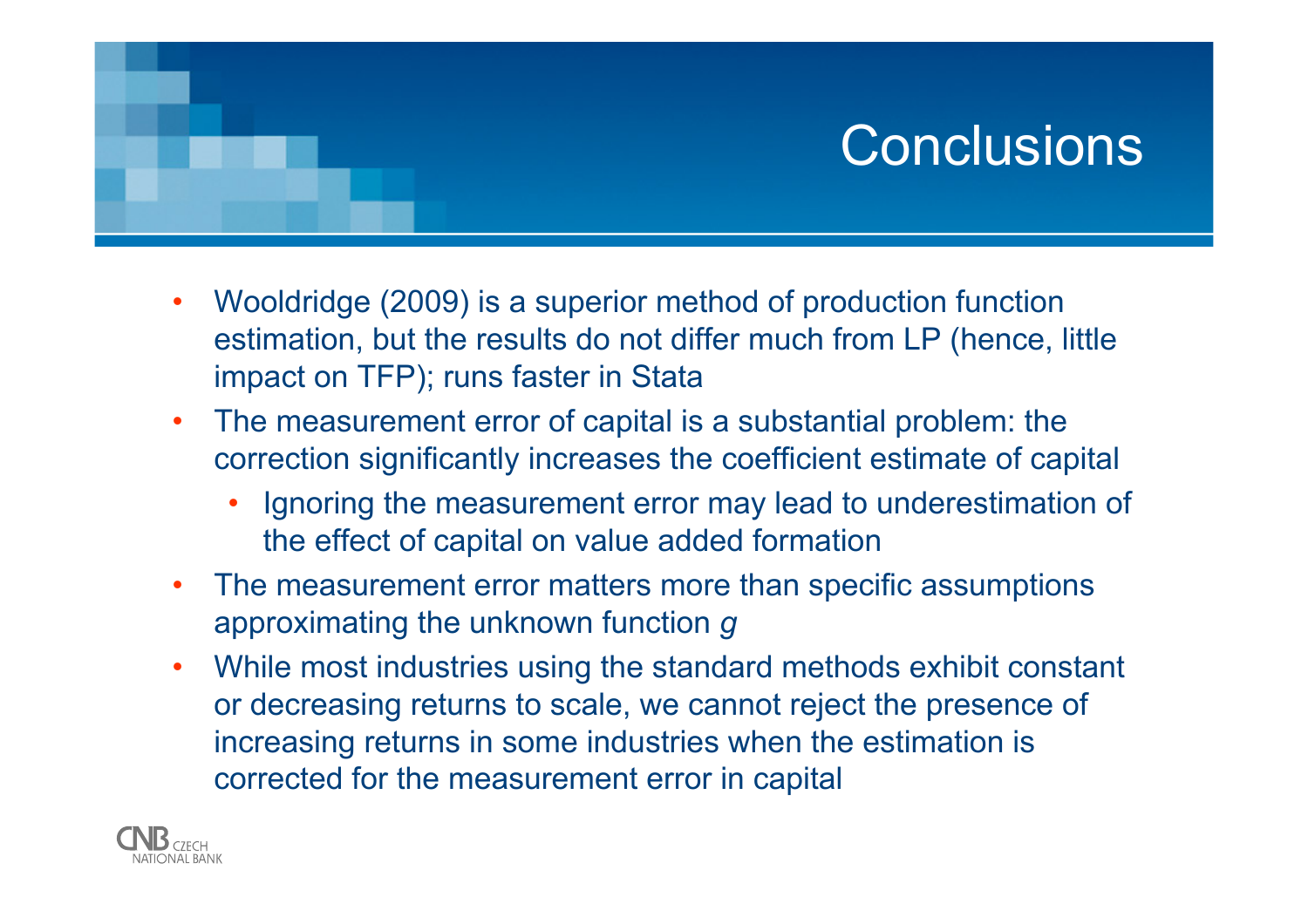## Appendix

\* Wooldridge (2009) method of production function estimation

\* lagged variables xtset ico rok, yearly gen ln\_L\_l1=L.lnodprac\_hod gen  $\ln K$  11=L. lnkap infl gen ln\_E\_l1=L.lnelektrina

\* defining exponential function of lnK and lnM gen km  $11=ln K 11*ln E 11$ gen k2 $\overline{11}$ =ln $\overline{K}$  $\overline{11^2}$ 2 gen m2 $\overline{\phantom{a}}$ 11=ln $\overline{\phantom{a}}$ E $\overline{\phantom{a}}$ 11^2

gen k2m  $11=ln K 11^2*ln E 11$ gen km2 $\overline{11}$ =ln $\overline{K}$  $\overline{11*}$ ln  $\overline{E}$  $\overline{11^2}$ 2 gen k3  $1\overline{1}$ =ln K  $1\overline{1}$ <sup> $\wedge$ 3</sup> gen m3 $11=ln E 11^{3}$ 

\* defining instruments for capital and its interations  $*$  ln K 11 gen ln\_odp\_l1=L.lnodpisy gen ln\_emp\_l1=L.empl\_avg\_prepocteny gen ln\_plyn\_l1=L.lnplyn\_m3

\* km\_l1 gen odpm\_l1=ln\_odp\_l1\*ln\_E\_l1 gen empm  $11=ln$  emp  $11*ln$  E 11 gen plynm  $11=ln$  plyn  $11*ln E$  11  $* k2 11$ gen odp2  $11=ln$  odp  $11^2$ gen emp<sub>2</sub>  $11=ln$  emp<sub>11</sub> $\textdegree$ 2 gen plyn $2$  11=ln\_plyn\_11^2

\* k2m\_l1 gen odp2m\_l1=ln\_odp\_l1^2\*ln\_E\_l1 gen emp2m\_l1=ln\_emp\_l1^2\*ln\_E\_l1 gen plyn $2m$  11=ln\_plyn\_l1^2\*ln\_E\_l1

\* km2\_l1 gen odpm2  $11=ln$  odp  $11*ln E$   $11^2$ gen empm2 $\overline{\phantom{a}}$ l1=ln emp  $\overline{\phantom{a}}$ l1\*ln E l1^2 gen plynm $2$  11=ln\_plyn\_l1\*ln\_E\_l1^2

 $* k3 11$ gen odp3  $11=ln$  odp  $11^3$ gen emp3  $11=ln$  emp  $11^3$ gen plyn $3$  11=ln plyn 11 $\sim$ 3

\* denote the instruments for capital global instr\_K lnodpisy lnempl\_avg\_prepocteny lnplyn m3  $\overline{ln}$  odp 11 ln emp 11 ln plyn 11 odpm 11 empm $\overline{11}$  plynm $\overline{11}$  odp $\overline{2}$  $\overline{11}$  emp2 $\overline{11}$  plyn2 $\overline{11}$  odp2m $\overline{11}$ emp2m\_l1 plyn2m\_l1 odpm2\_l1 empm2\_l1 plynm2\_l1 odp3\_l1 emp3\_l1 plyn3\_l1

\* column 1: Wooldridge (2009), account for measurement error in capital

ivreg2 lnph1\_defl ln\_E\_l1 m2\_l1 m3\_l1 (lnodprac\_hod lnkap\_infl ln\_K\_l1 km\_l1 k2\_l1 k2m\_l1 km2\_l1 k3  $\hat{11}$ =ln L  $\overline{11}$   $\overline{S}$ instr K), gmm2s cluster(ico)

local rs= $b[$ lnodprac\_hod]+ $b[$ lnkap\_infl] local firms=e(N\_clust) test  $b[$ lnodprac hod $]+$   $b[$ lnkap infl $]=1$  $local \overline{pvalue} = r(p)$ outreg2 using "ind106  $1.xls$ ", append br auto(3) nor2 addstat(Firms, `firms', Returns to scale, `rs', p-value, `pvalue')

\* column 2: Wooldridge (2009) ivreg2 lnph1\_defl lnkap\_infl ln\_K\_l1 ln\_E\_l1 km\_l1 k2\_l1 m2\_l1 k2m\_l1 km2\_l1 k3\_l1 m3\_l1  $($ lnodprachod=lnL $\vert$ 11), gmm2s cluster $(ico)$ 

 $local rs = b[Inodprac-hod]+b[Inkap infl]$ local firms= $e(N$  clust) test  $b[$ lnodprac hod $]+$   $b[$ lnkap infl $]=1$ local pvalue= $r(p)$ outreg2 using "ind106\_1.xls", append br auto(3) nor2 addstat(Firms, `firms', Returns to scale, `rs', p-value, `pvalue')